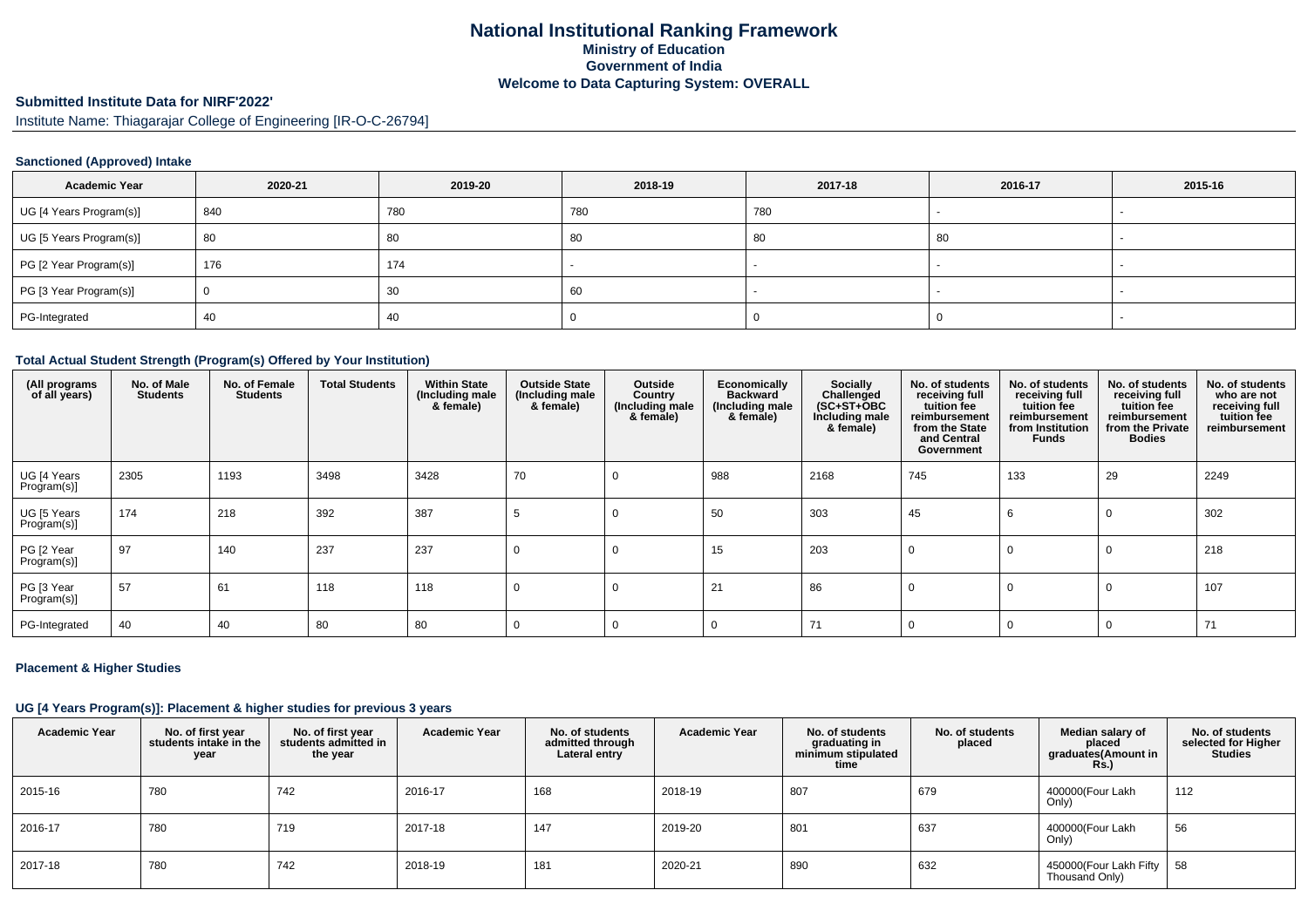#### **UG [5 Years Program(s)]: Placement & higher studies for previous 3 years**

| <b>Academic Year</b> | No. of first year<br>students intake in the<br>year | No. of first year<br>students admitted in<br>the year | <b>Academic Year</b> | No. of students<br>admitted through<br>Lateral entry | <b>Academic Year</b> | No. of students<br>graduating in<br>minimum stipulated<br>time | No. of students<br>placed | Median salary of<br>placed<br>graduates(Amount in<br>Rs.) | No. of students<br>selected for Higher<br><b>Studies</b> |
|----------------------|-----------------------------------------------------|-------------------------------------------------------|----------------------|------------------------------------------------------|----------------------|----------------------------------------------------------------|---------------------------|-----------------------------------------------------------|----------------------------------------------------------|
| 2014-15              | 80                                                  | 80                                                    | 2015-16              | υ                                                    | 2018-19              | 77                                                             | 60                        | 160000(One Lakh<br>Sixty Thousand Only)                   |                                                          |
| 2015-16              | 80                                                  | 80                                                    | 2016-17              | υ                                                    | 2019-20              | 75                                                             | 44                        | 180000(One Lakh<br>Eighty Thousand Only)                  |                                                          |
| 2016-17              | 80                                                  | 80                                                    | 2017-18              | υ                                                    | 2020-21              | 80                                                             | 53                        | 180000(One Lakh<br>Eighty Thousand Only)                  | 20                                                       |

# **PG [2 Years Program(s)]: Placement & higher studies for previous 3 years**

| <b>Academic Year</b> | No. of first year<br>students intake in the<br>year | No. of first year<br>students admitted in<br>the year | <b>Academic Year</b> | No. of students graduating in minimum<br>stipulated time | No. of students<br>placed | Median salary of<br>placed<br>graduates(Amount in<br><b>Rs.)</b> | No. of students<br>selected for Higher<br><b>Studies</b> |
|----------------------|-----------------------------------------------------|-------------------------------------------------------|----------------------|----------------------------------------------------------|---------------------------|------------------------------------------------------------------|----------------------------------------------------------|
| 2017-18              | 251                                                 | 161                                                   | 2018-19              | 154                                                      | 59                        | 360000(Three Lakh<br>Sixty Thousand Only)                        |                                                          |
| 2018-19              | 271                                                 | 172                                                   | 2019-20              | 165                                                      | 53                        | 400000(Four Lakh<br>Only)                                        | ∼                                                        |
| 2019-20              | 174                                                 | 127                                                   | 2020-21              | 120                                                      | 49                        | 400000(Four Lakh<br>Only)                                        |                                                          |

# **PG [3 Years Program(s)]: Placement & higher studies for previous 3 years**

| <b>Academic Year</b> | No. of first year<br>students intake in the<br>year | No. of first vear<br>students admitted in<br>the year | <b>Academic Year</b> | No. of students<br>admitted through<br>Lateral entry | <b>Academic Year</b> | No. of students<br>graduating in<br>minimum stipulated<br>time | No. of students<br>placed | Median salary of<br>placed<br>graduates(Amount in<br>Rs. | No. of students<br>selected for Higher<br><b>Studies</b> |
|----------------------|-----------------------------------------------------|-------------------------------------------------------|----------------------|------------------------------------------------------|----------------------|----------------------------------------------------------------|---------------------------|----------------------------------------------------------|----------------------------------------------------------|
| 2016-17              | 60                                                  | 60                                                    | 2017-18              |                                                      | 2018-19              | 56                                                             | 35                        | 360000(Three Lakh<br>Sixty Thousand Only)                | $\mathbf{0}$                                             |
| 2017-18              | 60                                                  | 60                                                    | 2018-19              |                                                      | 2019-20              | 57                                                             | 32                        | 380000(Three Lakh<br><b>Eighty Thousand Only)</b>        | $\mathbf 0$                                              |
| 2018-19              | 60                                                  | 60                                                    | 2019-20              |                                                      | 2020-21              | 65                                                             | 31                        | 400000(Four Lakh<br>Only)                                | 0                                                        |

#### **PG-Integrated [5 Years Program(s)]: Placement & higher studies for previous 3 years**

| <b>Academic Year</b> | No. of first year<br>students intake in the<br>year | No. of first year<br>students admitted in<br>the year | <b>Academic Year</b> | No. of students graduating in minimum<br>stipulated time | No. of students<br>placed | Median salary of<br>placed<br>graduates (Amount in<br><b>Rs.)</b> | No. of students<br>selected for Higher<br><b>Studies</b> |
|----------------------|-----------------------------------------------------|-------------------------------------------------------|----------------------|----------------------------------------------------------|---------------------------|-------------------------------------------------------------------|----------------------------------------------------------|
| 2014-15              |                                                     |                                                       | 2018-19              |                                                          |                           | O(Zero)                                                           |                                                          |
| 2015-16              |                                                     |                                                       | 2019-20              |                                                          |                           | O(Zero)                                                           |                                                          |
| 2016-17              |                                                     |                                                       | 2020-21              |                                                          |                           | O(Zero)                                                           |                                                          |

#### **Ph.D Student Details**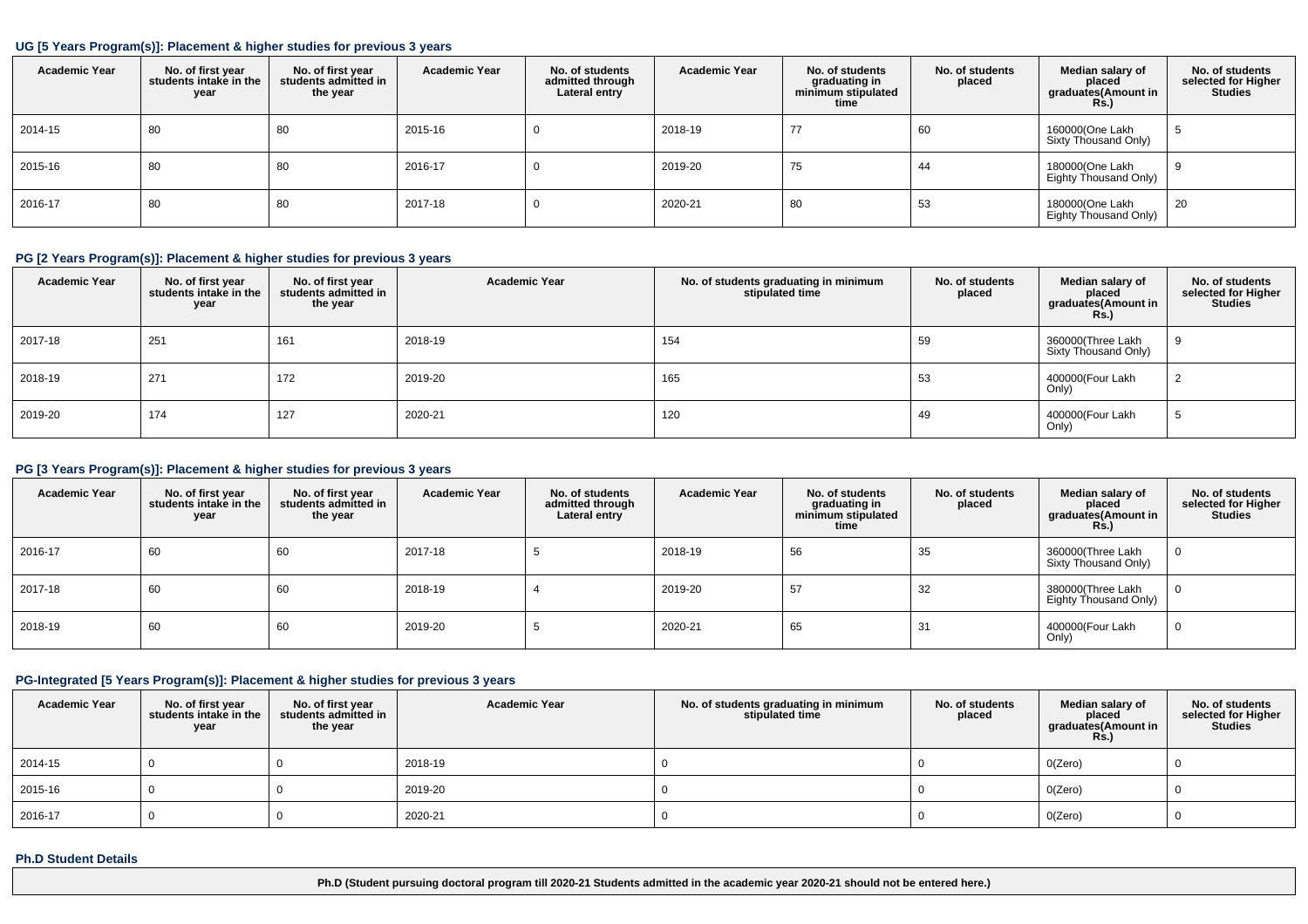|           |                                                                                                                                  | <b>Total Students</b> |              |  |  |  |
|-----------|----------------------------------------------------------------------------------------------------------------------------------|-----------------------|--------------|--|--|--|
| Full Time |                                                                                                                                  | 97                    |              |  |  |  |
| Part Time |                                                                                                                                  | 144                   |              |  |  |  |
|           | No. of Ph.D students graduated (including Integrated Ph.D)                                                                       |                       |              |  |  |  |
|           | 2020-21<br>2019-20                                                                                                               |                       |              |  |  |  |
| Full Time | 19                                                                                                                               | 21                    | 13           |  |  |  |
| Part Time | 38                                                                                                                               | 40                    | 17           |  |  |  |
|           | PG (Student pursuing MD/MS/DNB program till 2020-21 Students admitted in the academic year 2021 - 22 should not be entered here) |                       |              |  |  |  |
|           | Number of students pursuing PG (MD/MS/DNB) program                                                                               |                       | $\mathbf{0}$ |  |  |  |
|           | No. of students Graduating in PG (MD/MS/DNB) program                                                                             |                       |              |  |  |  |
| 2020-21   | 2019-20<br>2018-19                                                                                                               |                       |              |  |  |  |
| - 0       | -0                                                                                                                               | O                     |              |  |  |  |
|           |                                                                                                                                  |                       |              |  |  |  |

# **Online Education**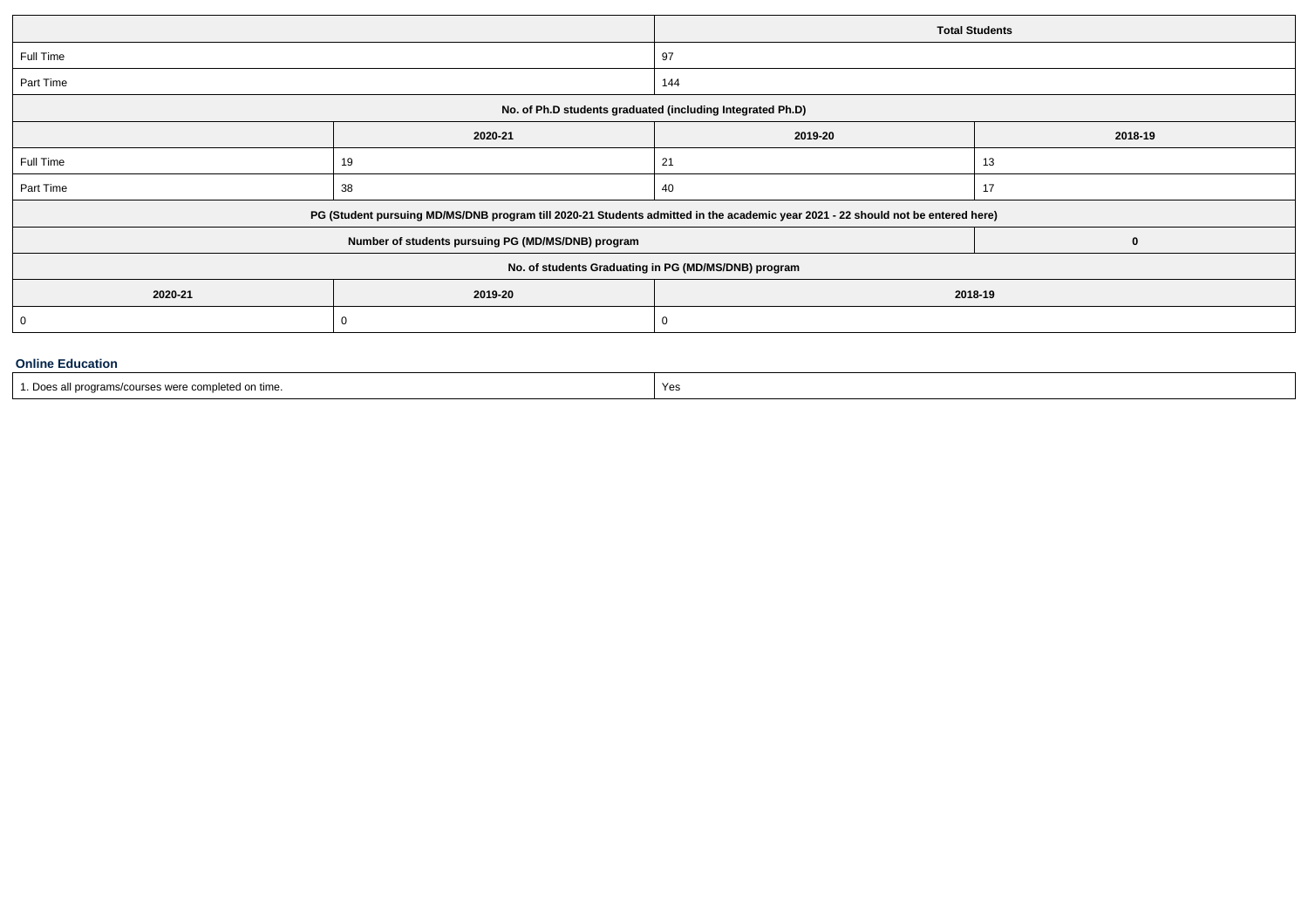| 2. Measures taken to complete the syllabus of courses and programs.                             |                                                                                       | The Academic Process team of Thiagarajar College of Engineering (TCE) has taken the responsibility of streamlining online teaching initiatives at the institution since March 2020. Academic year 2020-21 was started in onlin<br>given by AICTE, Government of Tamil Nadu and Anna University, Chennai.                                                                                                                                                                                                                                                                                                                                                                                                                                                                                                                                                                                                                                                                                                                                                   |                                                |  |  |
|-------------------------------------------------------------------------------------------------|---------------------------------------------------------------------------------------|------------------------------------------------------------------------------------------------------------------------------------------------------------------------------------------------------------------------------------------------------------------------------------------------------------------------------------------------------------------------------------------------------------------------------------------------------------------------------------------------------------------------------------------------------------------------------------------------------------------------------------------------------------------------------------------------------------------------------------------------------------------------------------------------------------------------------------------------------------------------------------------------------------------------------------------------------------------------------------------------------------------------------------------------------------|------------------------------------------------|--|--|
|                                                                                                 |                                                                                       | New initiatives from the institution:<br>1.11 TCE Online Certification Courses have been developed and offered to the TCE students to increase the interdisciplinary<br>learning opportunities and enhance core engineering skills. Academic credit transfer for the courses has been facilitated. In the<br>2nd phase of the same, 21 courses are being developed.<br>2. A model smart class room is developed with state-of-the-art facilities and reconfigurable seating arrangements that shall be<br>used by any faculty member of the institution<br>3. Joint teaching programs with academic experts from higher learning institutions have been conducted via online.                                                                                                                                                                                                                                                                                                                                                                              |                                                |  |  |
|                                                                                                 |                                                                                       | Apart from these new initiatives, few other measures taken from the institution are as follows:                                                                                                                                                                                                                                                                                                                                                                                                                                                                                                                                                                                                                                                                                                                                                                                                                                                                                                                                                            |                                                |  |  |
|                                                                                                 |                                                                                       | I. Equipping Faculty:                                                                                                                                                                                                                                                                                                                                                                                                                                                                                                                                                                                                                                                                                                                                                                                                                                                                                                                                                                                                                                      |                                                |  |  |
|                                                                                                 |                                                                                       | <b>External Training:</b><br>International Online Teaching Course organized by Indo-Universal Collaboration for Engineering Education (IUCEE), has been<br>attended by the Academic Process team members, July -September 2020 in which 6 of our faculty members obtained distinction<br>certificate.                                                                                                                                                                                                                                                                                                                                                                                                                                                                                                                                                                                                                                                                                                                                                      |                                                |  |  |
|                                                                                                 |                                                                                       | In-house Training:<br>i. Two day FDP on "Developing Learner Centric Online Courses - Resilient Teaching Approach" during August 4-5, 2020 for 36<br>faculty members representing all the departments who served as mentors for the respective departments. The program covers<br>the usage of LMS, preparation of video lecture and online assessment tools. Follow up workshops have been conducted at<br>thedepartment level to equip all department faculty members.<br>ii. Video lectures and manuals have been created for developing pre-recorded lectures and using Moodle assessment tools.<br>iii. The training in conducting online assessment for semester examinations including creating question banks, launching quizzes<br>and assignments has been conducted in three phases for the teaching faculty and staff of examinations office. A separate domain<br>of www.exams.tce.edu has been created for conduct of semester examinations in Moodle. The same domain has been used till<br>now for conducting online semester examinations. |                                                |  |  |
|                                                                                                 |                                                                                       | II. Virtual Lab Classes:<br>Conduct of laboratory sessions online has been promoted with the usage of virtual labs by serving as a nodal center in virtual lab initiative by NMEICT. TCE also associates with PALS for virtual laboratories.                                                                                                                                                                                                                                                                                                                                                                                                                                                                                                                                                                                                                                                                                                                                                                                                               |                                                |  |  |
|                                                                                                 |                                                                                       | III. Infrastructure Development:<br>i. Procurement and installation of smartboards, graphic tables have been made and the lectures captured by the Lecture capture<br>system in the Institution have been made available to the students to watch and learn<br>ii.Maintenance of existing broadband facility : BSNL 200 Mbps ILL and 1 Gbps from National Knowledge Park<br>iii.6 to 12 Webinars from academic experts and industry experts are conducted by every department in the academic year 2020-<br>21.                                                                                                                                                                                                                                                                                                                                                                                                                                                                                                                                            |                                                |  |  |
|                                                                                                 |                                                                                       | IV. Usage of SWAYAM - NPTEL, Course era and edX<br>Collaboration with Coursera, SWAYAM-NPTEL and edX enabled the students and Faculty members to learn and earn certificates<br>with reimbursement of fees for students and staff who perform well.                                                                                                                                                                                                                                                                                                                                                                                                                                                                                                                                                                                                                                                                                                                                                                                                        |                                                |  |  |
| 3. The period of delay in completion of syllabus (in months).                                   |                                                                                       | $\Omega$                                                                                                                                                                                                                                                                                                                                                                                                                                                                                                                                                                                                                                                                                                                                                                                                                                                                                                                                                                                                                                                   |                                                |  |  |
| 4. The period of delay in conducting exams (in months).                                         |                                                                                       | $\Omega$                                                                                                                                                                                                                                                                                                                                                                                                                                                                                                                                                                                                                                                                                                                                                                                                                                                                                                                                                                                                                                                   |                                                |  |  |
| <b>Portal Name</b>                                                                              | No. of students offered online courses which have credit<br>transferred to transcript | Total no. of online courses which have credit transferred<br>to the transcript                                                                                                                                                                                                                                                                                                                                                                                                                                                                                                                                                                                                                                                                                                                                                                                                                                                                                                                                                                             | Total no. of credits transferred to transcript |  |  |
| Swayam                                                                                          | 76                                                                                    | 55                                                                                                                                                                                                                                                                                                                                                                                                                                                                                                                                                                                                                                                                                                                                                                                                                                                                                                                                                                                                                                                         | 210                                            |  |  |
| courses.tce.edu                                                                                 | 2160                                                                                  | 236                                                                                                                                                                                                                                                                                                                                                                                                                                                                                                                                                                                                                                                                                                                                                                                                                                                                                                                                                                                                                                                        | 5134                                           |  |  |
| 5. No. of courses developed and available online on Swayam platform by your institution faculty |                                                                                       | -1                                                                                                                                                                                                                                                                                                                                                                                                                                                                                                                                                                                                                                                                                                                                                                                                                                                                                                                                                                                                                                                         |                                                |  |  |

# **Financial Resources: Utilised Amount for the Capital expenditure for previous 3 years**

| <b>Academic Year</b>                                                                                 | 2020-21                                                                                         | 2019-20                                                                                | 2018-19                                                                                |  |  |  |  |  |
|------------------------------------------------------------------------------------------------------|-------------------------------------------------------------------------------------------------|----------------------------------------------------------------------------------------|----------------------------------------------------------------------------------------|--|--|--|--|--|
|                                                                                                      | <b>Utilised Amount</b>                                                                          | <b>Utilised Amount</b>                                                                 | <b>Utilised Amount</b>                                                                 |  |  |  |  |  |
| Annual Capital Expenditure on Academic Activities and Resources (excluding expenditure on buildings) |                                                                                                 |                                                                                        |                                                                                        |  |  |  |  |  |
| Library                                                                                              | 4809601 (Forty Eight Lakh Nine Thousand Six Hundred and                                         | 7040806 (Seventy Lakh Forty Thousand Eight Hundred and<br>Six)                         | 3859764 (Thirty Eight Lakh Fifty Nine Thousand Seven<br>Hundred and Sixty Four)        |  |  |  |  |  |
| New Equipment for Laboratories                                                                       | 57773448 (Five Crore Seventy Seven Lakh Seventy Three<br>Thousand Four Hundred and Forty Eight) | 64088928 (Six Crore Forty Lakh Eighty Eight Thousand Nine<br>Hundred and Twenty Eight) | 47017824 (Four Crore Seventy Lakh Seventeen Thousand<br>Eight Hundred and Twenty Four) |  |  |  |  |  |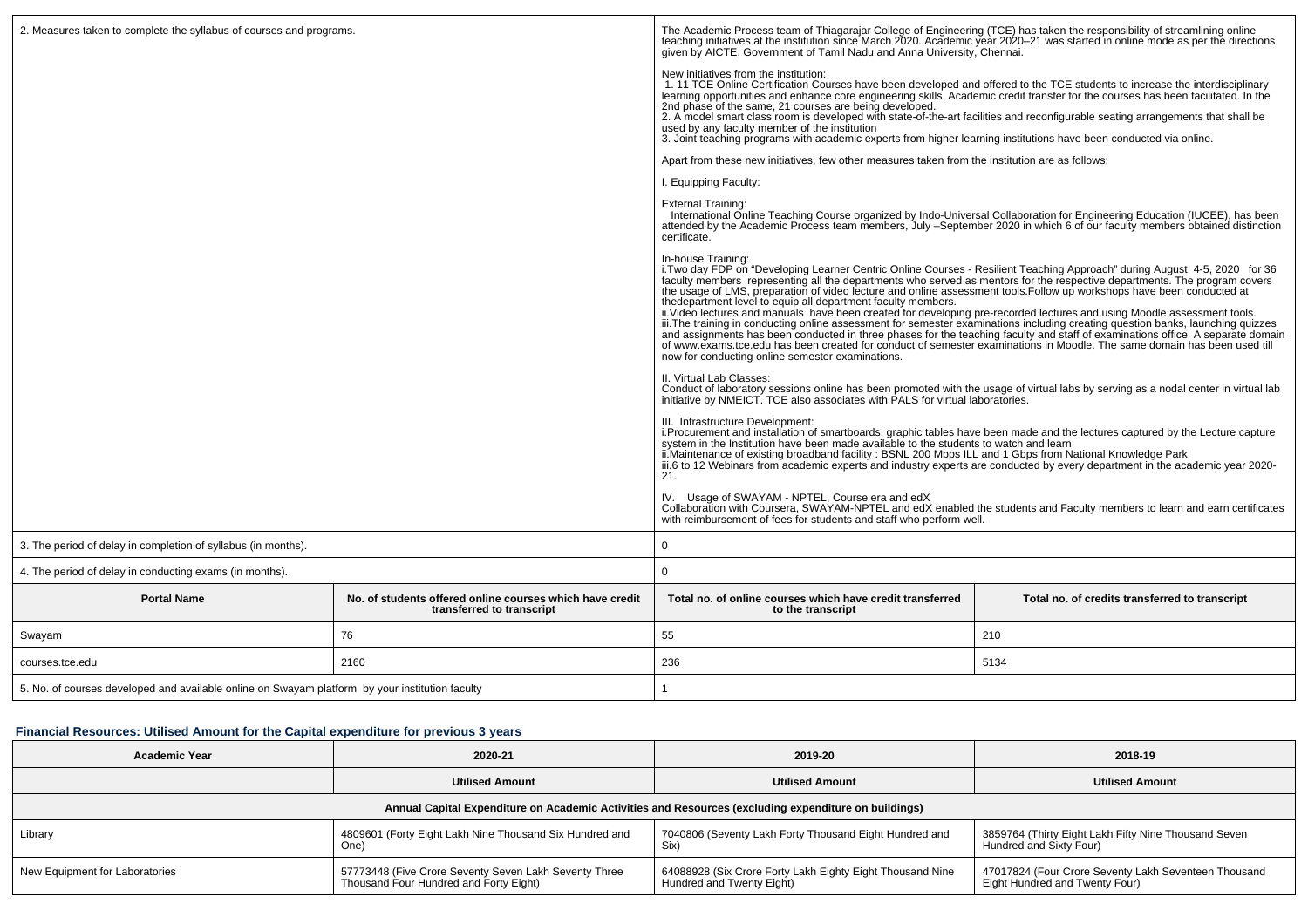| <b>Engineering Workshops</b>                               | <sup>1</sup> 10611119 (One Crore Six Lakh Eleven Thousand One         | 11213198 (One Crore Twelve Lakh Thirteen Thousand One     | <sup>1</sup> 8144794 (Eighty One Lakh Forty Four Thousand Seven |
|------------------------------------------------------------|-----------------------------------------------------------------------|-----------------------------------------------------------|-----------------------------------------------------------------|
|                                                            | Hundred and Nineteen)                                                 | Hundred and Ninety Eight)                                 | Hundred and Ninety Four)                                        |
| Other expenditure on creation of Capital Assets (excluding | 3687700 (Thirty Six Lakh Eighty Seven Thousand Seven<br>Hundred Only) | 5615582 (Fifty Six Lakh Fifteen Thousand Five Hundred and | 2428813 (Twenty Four Lakh Twenty Eight Thousand Eight           |
| expenditure on Land and Building)                          |                                                                       | Eighty Two)                                               | Hundred and Thirteen Only)                                      |

# **Financial Resources: Utilised Amount for the Operational expenditure for previous 3 years**

| <b>Academic Year</b>                                                                                                                                                                            | 2020-21                                                                                                                                                                                              | 2019-20                                                                                       | 2018-19                                                                                               |  |  |  |  |  |
|-------------------------------------------------------------------------------------------------------------------------------------------------------------------------------------------------|------------------------------------------------------------------------------------------------------------------------------------------------------------------------------------------------------|-----------------------------------------------------------------------------------------------|-------------------------------------------------------------------------------------------------------|--|--|--|--|--|
|                                                                                                                                                                                                 | <b>Utilised Amount</b>                                                                                                                                                                               | <b>Utilised Amount</b>                                                                        | <b>Utilised Amount</b>                                                                                |  |  |  |  |  |
| <b>Annual Operational Expenditure</b>                                                                                                                                                           |                                                                                                                                                                                                      |                                                                                               |                                                                                                       |  |  |  |  |  |
| Salaries (Teaching and Non Teaching staff)                                                                                                                                                      | 361594675 (Thirty Six Crore Fifteen Thousand Ninety Four<br>387220230 (Thirty Eight Crore Seventy Two Lakh Twenty<br>Thousand Two Hundred and Thirty Only)<br>Thousand Six Hundred and Seventy Five) |                                                                                               | 374325847 (Thirty Seven Crore Forty Three Lakh Twenty Five<br>Thousand Eight Hundred and Forty Seven) |  |  |  |  |  |
| Maintenance of Academic Infrastructure or consumables and<br>other running expenditures (excluding maintenance of hostels<br>and allied services, rent of the building, depreciation cost, etc) | 50556847 (Five Crore Five Lakh Fifty Six Thousand Eight<br>Hundred and Forty Seven)                                                                                                                  | 108392895 (Ten Crore Eighty Three Lakh Ninety Two<br>Thousand Eight Hundred and Ninety Five)  | 111343449 (Eleven Crore Thirteen Lakh Forty Three<br>Thousand Four Hundred and Forty Nine)            |  |  |  |  |  |
| Seminars/Conferences/Workshops                                                                                                                                                                  | 9191905 (Ninety One Lakh Ninety One Thousand Nine<br>Hundred and Five)                                                                                                                               | 19737325 (One Crore Ninety Seven Lakh Thirty Seven<br>Thousand Three Hundred and Twenty Five) | 14285695 (One Crore Forty Two Lakh Eighty Five Thousand<br>Six Hundred and Ninety Five)               |  |  |  |  |  |

# **IPR**

| Calendar year            | 2020 | 2019 | 2018 |
|--------------------------|------|------|------|
| No. of Patents Published |      |      |      |
| No. of Patents Granted   |      |      |      |

# **Sponsored Research Details**

| <b>Financial Year</b>                    | 2020-21                                                                        | 2019-20                                                                             | 2018-19                                                          |
|------------------------------------------|--------------------------------------------------------------------------------|-------------------------------------------------------------------------------------|------------------------------------------------------------------|
| Total no. of Sponsored Projects          |                                                                                |                                                                                     | -31                                                              |
| Total no. of Funding Agencies            |                                                                                | 19                                                                                  | 18                                                               |
| Total Amount Received (Amount in Rupees) | 14663881                                                                       | 86337423                                                                            | 136907029                                                        |
| Amount Received in Words                 | One Crore Forty Six Lakh Sixty Three Thousand Eight Hundred<br>and Eight y One | Eight Crore Sixty Three Lakh Thirty Seven Thousand Four<br>Hundred and Twenty Three | Thirteen Crore Sixty Nine Lakh Seven Thousand and Twenty<br>Nine |

# **Consultancy Project Details**

| <b>Financial Year</b>                    | 2020-21                                                                       | 2019-20                                                                                                                                 | 2018-19  |
|------------------------------------------|-------------------------------------------------------------------------------|-----------------------------------------------------------------------------------------------------------------------------------------|----------|
| Total no. of Consultancy Projects        |                                                                               | 124                                                                                                                                     | 119      |
| Total no. of Client Organizations        |                                                                               | 109                                                                                                                                     | -97      |
| Total Amount Received (Amount in Rupees) | 14148769                                                                      | 14825003                                                                                                                                | 12994830 |
| Amount Received in Words                 | One Crore Forty One Lakh Forty Eight Thousand Seven<br>Hundred and Sixty Nine | One Crore Forty Eight Lakh Twenty Five Thousand and Three   One Crore Twenty Nine Lakh Ninety Four Thousand Eight<br>Hundred and Thirty |          |

# **Executive Development Program/Management Development Programs**

| --<br>Yez<br>-ınaı | 2020-21 | 2019-20 | 2018-19 |
|--------------------|---------|---------|---------|
|--------------------|---------|---------|---------|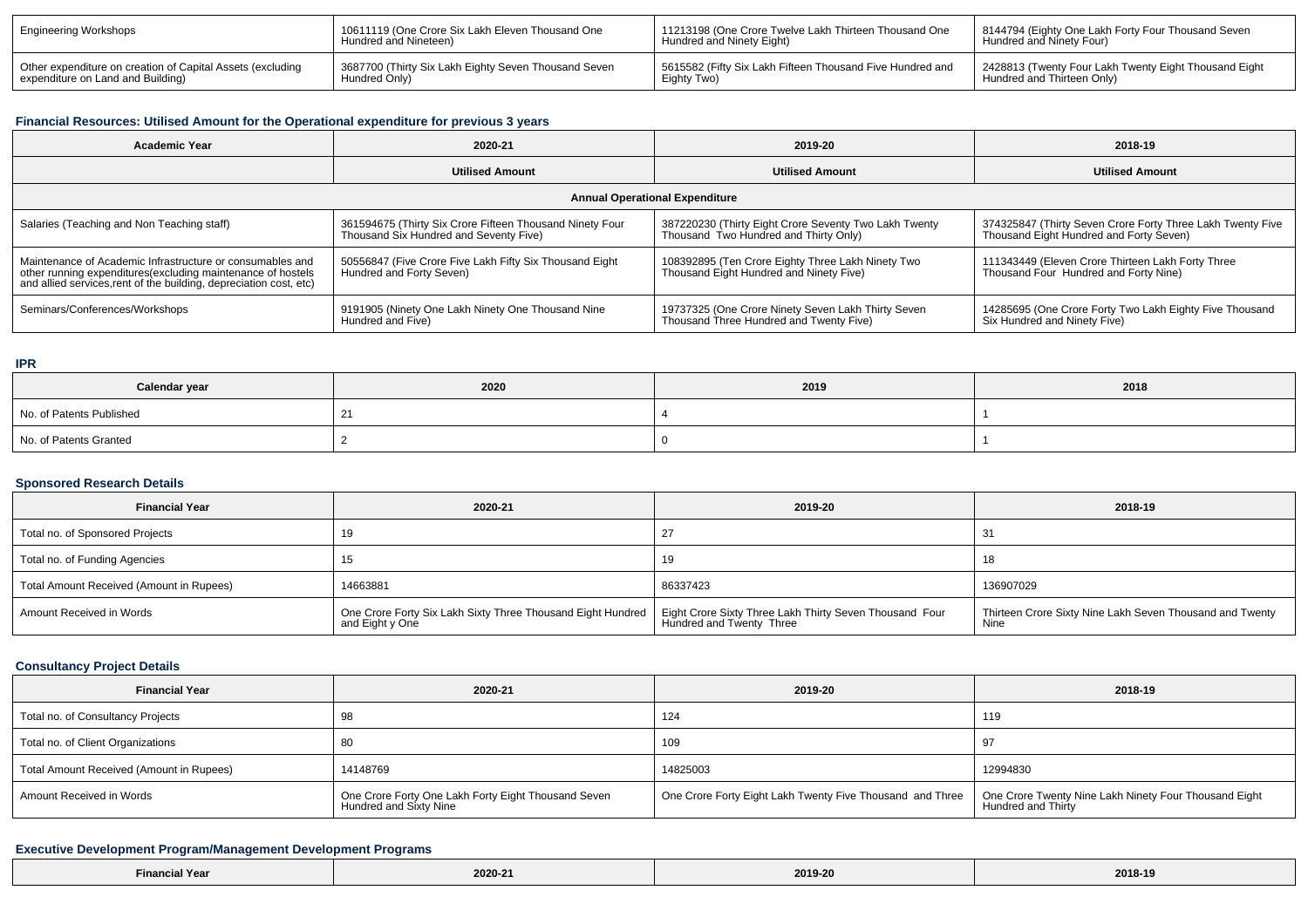| Total no. of Executive Development Programs/ Management<br>Development Programs   |      |      |      |
|-----------------------------------------------------------------------------------|------|------|------|
| Total no. of Participants                                                         |      |      |      |
| Total Annual Earnings (Amount in Rupees)(Excluding Lodging<br>& Boarding Charges) |      |      |      |
| Total Annual Earnings in Words                                                    | Zero | Zero | Zero |

# **PCS Facilities: Facilities of physically challenged students**

| 1. Do your institution buildings have Lifts/Ramps?                                                                                                         | Yes, more than 80% of the buildings |
|------------------------------------------------------------------------------------------------------------------------------------------------------------|-------------------------------------|
| 2. Do your institution have provision for walking aids, including wheelchairs and transportation from one building to another for<br>handicapped students? | Yes                                 |
| 3. Do your institution buildings have specially designed toilets for handicapped students?                                                                 | Yes, more than 80% of the buildings |

# **Accreditation**

# **NBA Accreditation**

| 1. Does your institute have a valid NBA Accreditation? |                                                                                            | <b>YES</b>                    |                             |  |  |
|--------------------------------------------------------|--------------------------------------------------------------------------------------------|-------------------------------|-----------------------------|--|--|
|                                                        | Total number of programs (whose two batches have passed out) in the institution/department | Number of programs accredited |                             |  |  |
| 13                                                     |                                                                                            | 11                            |                             |  |  |
| Name of the accredited program                         | Valid from                                                                                 | Valid upto                    | <b>Accreditation Status</b> |  |  |
| <b>B E Civil Engineering</b>                           | 25-04-2018                                                                                 | 30-06-2022                    | Accredited for 4 years      |  |  |
| <b>B E Mechanical Engineering</b>                      | 25-04-2018                                                                                 | 30-06-2022                    | Accredited for 4 years      |  |  |
| <b>B E Electrical and Electronics Engineering</b>      | 25-04-2018                                                                                 | 30-06-2022                    | Accredited for 4 years      |  |  |
| <b>B E Electronics and Communication Engineering</b>   | 25-04-2018                                                                                 | 30-06-2022                    | Accredited for 4 years      |  |  |
| B E Computer Science and Engineering                   | 01-07-2019                                                                                 | 30-06-2022                    | Accredited for 3 years      |  |  |
| <b>B Tech Information Technology</b>                   | 01-07-2021                                                                                 | 30-06-2024                    | Accredited for 3 years      |  |  |
| <b>B E Mechatronics</b>                                | 01-07-2021                                                                                 | 30-06-2024                    | Accredited for 3 years      |  |  |
| M E Structural Engineering                             | 27-12-2016                                                                                 | 30-06-2022                    | Accredited for 6 years      |  |  |
| M E Power Systems and Engineering                      | 27-12-2016                                                                                 | 30-06-2022                    | Accredited for 6 years      |  |  |
| M E Communication Systems                              | 27-12-2016                                                                                 | 30-06-2022                    | Accredited for 6 years      |  |  |
| M E Computer Science and Engineering                   | 27-12-2016                                                                                 | 30-06-2022                    | Accredited for 6 years      |  |  |

# **NAAC Accreditation**

| 1. Does your institute have a valid NAAC Accreditation? |            | YES |             |
|---------------------------------------------------------|------------|-----|-------------|
| Valid from                                              | Valid upto |     | <b>CGPA</b> |
| 28-03-2019                                              | 27-03-2024 |     | 3.47        |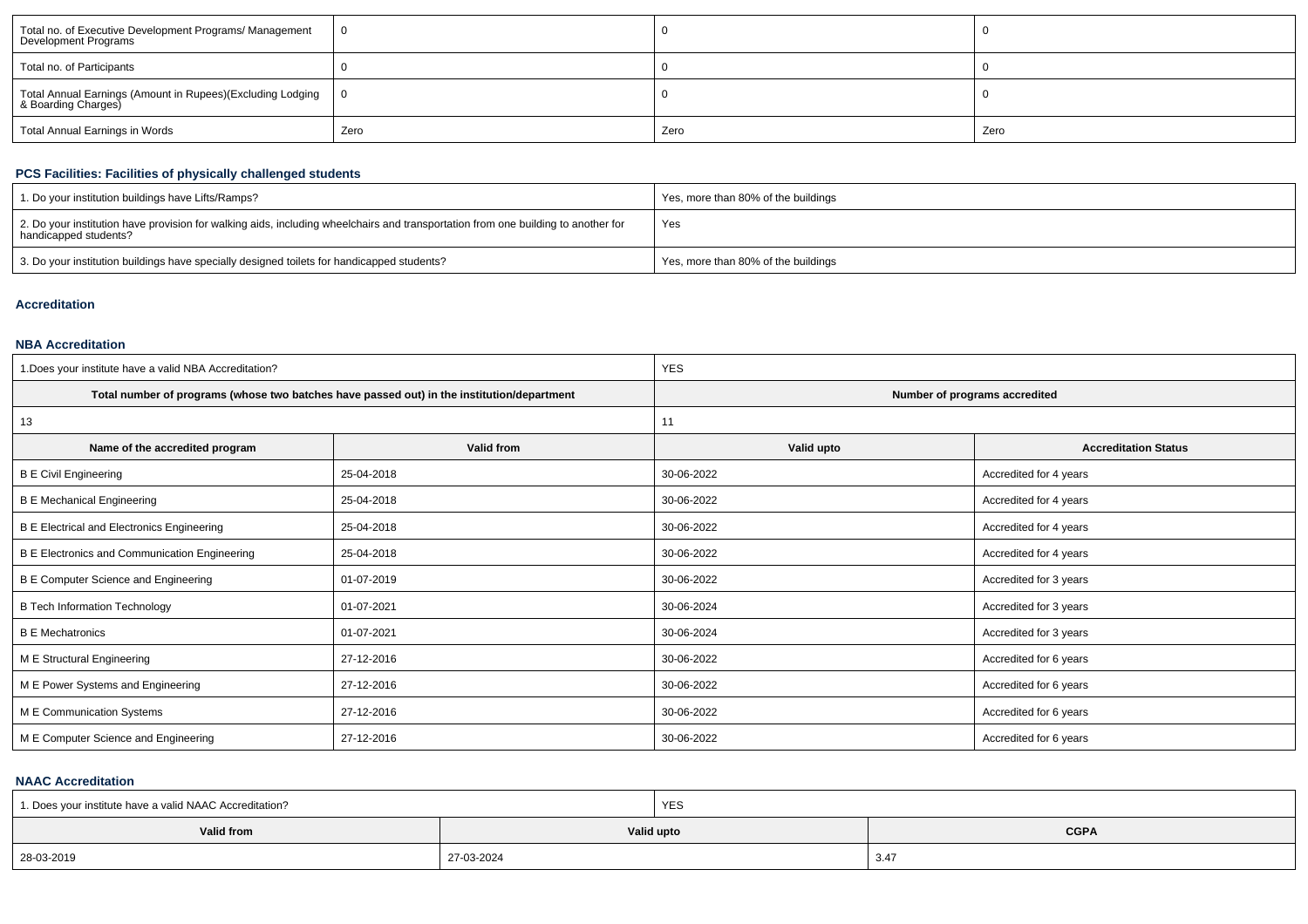# **Faculty Details**

| Srno            | Name                              | Age | <b>Designation</b>         | Gender | Qualification | <b>Experience (In</b><br>Months) | <b>Currently working</b><br>with institution? | <b>Joining Date</b> | <b>Leaving Date</b>      | <b>Association type</b> |
|-----------------|-----------------------------------|-----|----------------------------|--------|---------------|----------------------------------|-----------------------------------------------|---------------------|--------------------------|-------------------------|
| $\overline{1}$  | A Ayswarya                        | 34  | Assistant Professor        | Female | B. Arch       | 137                              | Yes                                           | 12-03-2018          | $\overline{\phantom{a}}$ | Regular                 |
| $\overline{2}$  | A CharanyaDevi                    | 25  | <b>Assistant Professor</b> | Female | M.Arch.       | 13                               | Yes                                           | 22-11-2021          | $\sim$                   | Regular                 |
| 3               | A SIVA BARATHI                    | 34  | <b>Assistant Professor</b> | Female | B. Arch       | 125                              | Yes                                           | 04-02-2019          | $\overline{\phantom{a}}$ | Regular                 |
| 4               | AARTHI MAILA<br>DEVI <sub>S</sub> | 27  | <b>Assistant Professor</b> | Female | B. Arch       | 72                               | Yes                                           | 28-06-2017          | $\sim$                   | Regular                 |
| $5\overline{5}$ | D Saravanan                       | 48  | Professor                  | Male   | B. Arch       | 252                              | Yes                                           | 05-02-2018          | $\sim$                   | Visiting                |
| 6               | DEVA KUMAR P                      | 46  | Professor                  | Male   | B. Arch       | 264                              | Yes                                           | 03-07-2017          | $\overline{\phantom{a}}$ | Visiting                |
| $\overline{7}$  | Elanchezian S A V                 | 56  | Associate Professor        | Male   | Ph.D          | 408                              | Yes                                           | 24-12-2012          | $\overline{\phantom{a}}$ | Regular                 |
| 8               | G Balaji                          | 43  | Professor                  | Male   | Ph.D          | 240                              | Yes                                           | 05-06-2002          | $\overline{\phantom{a}}$ | Regular                 |
| 9               | <b>G INDERJITH</b>                | 29  | <b>Assistant Professor</b> | Male   | M.Arch.       | 60                               | Yes                                           | 01-07-2019          | $\overline{\phantom{a}}$ | Visiting                |
| 10              | <b>G VAISHALI</b>                 | 27  | <b>Assistant Professor</b> | Female | M.Arch.       | 13                               | Yes                                           | 18-08-2020          | $\overline{\phantom{a}}$ | Regular                 |
| 11              | Gnana Rathinam R<br>S             | 28  | <b>Assistant Professor</b> | Female | M.Arch.       | 16                               | Yes                                           | 05-07-2021          | $\overline{\phantom{a}}$ | Regular                 |
| 12              | I Chandramathy                    | 40  | Professor                  | Female | Ph.D          | 166                              | Yes                                           | 08-09-2008          | $\ddotsc$                | Regular                 |
| 13              | J Jinu Louishidha<br>Kitchley     | 46  | Professor                  | Female | Ph.D          | 264                              | Yes                                           | 20-07-2009          | $\sim$                   | Regular                 |
| 14              | JEYABALAJI R                      | 30  | <b>Assistant Professor</b> | Male   | B. Arch       | 92                               | Yes                                           | 20-03-2017          | $\sim$                   | Regular                 |
| 15              | K PERIYANNAN                      | 52  | Professor                  | Male   | M.Arch.       | 336                              | Yes                                           | 12-02-2018          | $\overline{\phantom{a}}$ | Visiting                |
| 16              | K V SRIDHAR                       | 48  | Professor                  | Male   | M.Arch.       | 312                              | Yes                                           | 29-08-2018          | $\overline{\phantom{a}}$ | Visiting                |
| 17              | M GURU PRANESH                    | 34  | <b>Assistant Professor</b> | Male   | B. Arch       | 120                              | Yes                                           | 05-02-2018          | $\sim$                   | Visiting                |
| 18              | M Lekshmi<br>Shunnma              | 26  | <b>Assistant Professor</b> | Female | M.Arch.       | 21                               | Yes                                           | 01-03-2021          | $\sim$                   | Regular                 |
| 19              | M Sindhuja                        | 34  | <b>Assistant Professor</b> | Female | M.Arch.       | 99                               | Yes                                           | 04-06-2014          | $\overline{\phantom{a}}$ | Regular                 |
| 20              | M Sivasubramanian                 | 27  | <b>Assistant Professor</b> | Male   | M.Arch.       | 63                               | Yes                                           | 01-09-2021          | $\overline{\phantom{a}}$ | Visiting                |
| 21              | <b>MEENA DANIEL</b>               | 57  | Professor                  | Female | B. Arch       | 266                              | Yes                                           | 19-08-2019          | $\sim$                   | Visiting                |
| 22              | MEENA KUMARI R                    | 45  | Associate Professor        | Female | M.Arch.       | 246                              | Yes                                           | 14-06-2017          | $\sim$                   | Regular                 |
| 23              | O SETHUPATHY                      | 26  | <b>Assistant Professor</b> | Male   | B. Arch       | 30                               | Yes                                           | 02-01-2020          | $\overline{\phantom{a}}$ | Visiting                |
| 24              | P JAYA SUDHA                      | 47  | Professor                  | Female | Ph.D          | 264                              | Yes                                           | 01-06-2015          | $\sim$                   | Visiting                |
| 25              | P PAVALAVELSH                     | 31  | <b>Assistant Professor</b> | Male   | M.Arch.       | 84                               | Yes                                           | 06-05-2019          | $\overline{\phantom{a}}$ | Regular                 |
| 26              | P Vivek                           | 40  | Associate Professor        | Male   | M.Arch.       | 181                              | Yes                                           | 07-06-2010          | $\overline{\phantom{a}}$ | Regular                 |
| 27              | PIRAIARASI C                      | 41  | Associate Professor        | Female | M.S           | 171                              | Yes                                           | 01-07-2019          | $\sim$                   | Regular                 |
| 28              | S Anu                             | 25  | <b>Assistant Professor</b> | Female | M.Arch.       | 17                               | Yes                                           | 24-11-2021          | $\sim$                   | Regular                 |
| 29              | S ELANGOVAN                       | 28  | <b>Assistant Professor</b> | Male   | M.Arch.       | 43                               | Yes                                           | 02-12-2019          | $\sim$                   | Regular                 |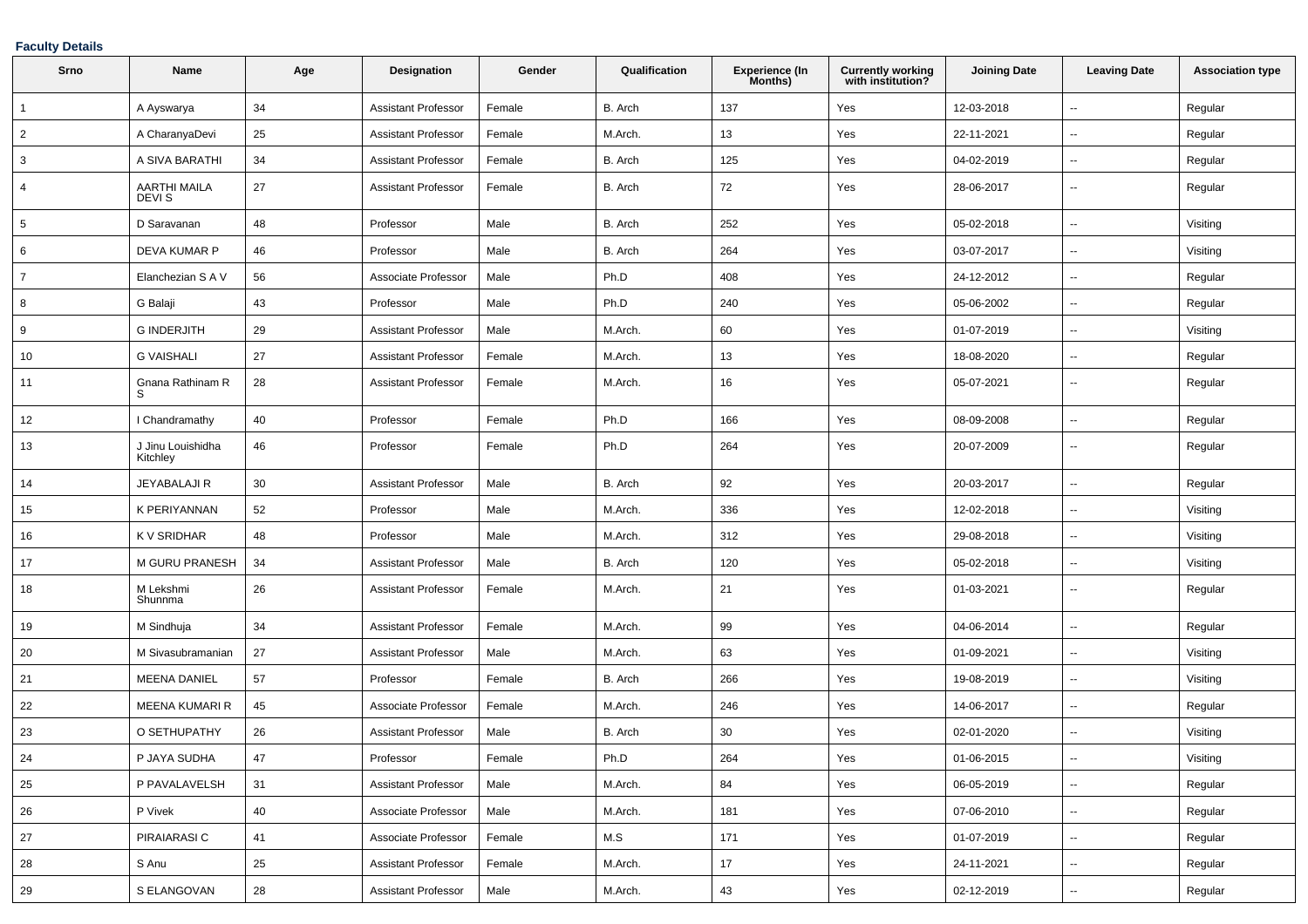| 30 | S<br>KARTHIKEYARAJA                 | 48 | Associate Professor        | Male   | M.Arch.        | 324 | Yes | 04-12-2008 |                          | Regular  |
|----|-------------------------------------|----|----------------------------|--------|----------------|-----|-----|------------|--------------------------|----------|
| 31 | <b>SM VIDHYA</b><br>SANKARI         | 38 | <b>Assistant Professor</b> | Female | M.Arch.        | 193 | Yes | 31-05-2019 | $\overline{\phantom{a}}$ | Regular  |
| 32 | S Nandhini                          | 26 | <b>Assistant Professor</b> | Female | B. Arch        | 30  | Yes | 22-11-2021 | $\overline{\phantom{a}}$ | Regular  |
| 33 | S Santhana Iyyappa<br>Sundararaj    | 37 | Associate Professor        | Male   | M.Arch.        | 169 | Yes | 29-01-2010 | $\overline{\phantom{a}}$ | Regular  |
| 34 | S SATHEESH<br><b>KUMAR</b>          | 43 | Associate Professor        | Male   | M.Arch.        | 228 | Yes | 05-02-2018 | $\overline{\phantom{a}}$ | Visiting |
| 35 | S Subhashini                        | 41 | Associate Professor        | Female | Ph.D           | 228 | Yes | 21-06-2006 | $\overline{\phantom{a}}$ | Regular  |
| 36 | S Thanga lavanya                    | 38 | Associate Professor        | Female | M.Arch.        | 136 | Yes | 03-09-2012 | --                       | Regular  |
| 37 | Sabana V                            | 26 | <b>Assistant Professor</b> | Female | M.Arch.        | 14  | Yes | 01-03-2021 |                          | Regular  |
| 38 | SENTHIL PANDIAN                     | 47 | Professor                  | Male   | B. Arch        | 288 | Yes | 01-01-2018 | $\overline{\phantom{a}}$ | Visiting |
| 39 | SHALINI PRASATH<br><b>RENUGUNDA</b> | 35 | <b>Assistant Professor</b> | Female | B. Arch        | 180 | Yes | 06-02-2019 | ⊷.                       | Visiting |
| 40 | SHRIMATHI P                         | 25 | Assistant Professor        | Female | M.Arch.        | 21  | Yes | 01-07-2021 | $\overline{\phantom{a}}$ | Regular  |
| 41 | V RAMESH KUMAR                      | 46 | Professor                  | Male   | M.Arch.        | 300 | No  | 05-02-2018 | 01-05-2019               | Visiting |
| 42 | VIJAYANAND U                        | 49 | Professor                  | Male   | M.Arch.        | 306 | Yes | 01-03-2018 | $\overline{\phantom{a}}$ | Regular  |
| 43 | <b>VINOTHKUMAR R</b>                | 33 | <b>Assistant Professor</b> | Male   | MFA(Fine Arts) | 152 | Yes | 05-03-2018 | $\overline{\phantom{a}}$ | Regular  |
| 44 | <b>VISHAL M</b>                     | 25 | <b>Assistant Professor</b> | Male   | M.Arch.        | 13  | Yes | 01-07-2021 | --                       | Regular  |
| 45 | M Ramasamy                          | 49 | <b>Assistant Professor</b> | Male   | M.E.           | 276 | Yes | 13-07-1998 | $\overline{\phantom{a}}$ | Regular  |
| 46 | K Sudalaimani                       | 56 | Associate Professor        | Male   | Ph.D           | 432 | Yes | 07-04-1993 | $\overline{\phantom{a}}$ | Regular  |
| 47 | Muthusubramanian                    | 43 | <b>Assistant Professor</b> | Male   | Ph.D           | 252 | Yes | 24-11-2021 | $\overline{\phantom{a}}$ | Regular  |
| 48 | R Velkennedy                        | 56 | Professor                  | Male   | Ph.D           | 382 | Yes | 27-09-1993 | --                       | Regular  |
| 49 | S Ilankumaran                       | 42 | <b>Assistant Professor</b> | Male   | Ph.D           | 198 | Yes | 12-08-2021 | $\overline{\phantom{a}}$ | Regular  |
| 50 | S Joseph<br>Sugunaseelan            | 63 | Associate Professor        | Male   | M.E.           | 368 | No  | 24-07-1985 | 31-10-2015               | Regular  |
| 51 | S Nagan                             | 53 | Professor                  | Male   | Ph.D           | 349 | Yes | 02-06-1997 | $\overline{\phantom{a}}$ | Regular  |
| 52 | S Saravana Kumar                    | 33 | <b>Assistant Professor</b> | Male   | Ph.D           | 96  | Yes | 11-08-2021 | --                       | Regular  |
| 53 | A Anitha                            | 44 | Assistant Professor        | Female | Ph.D           | 196 | Yes | 07-08-2008 |                          | Regular  |
| 54 | A Karuppasamy                       | 44 | <b>Assistant Professor</b> | Male   | Ph.D           | 195 | Yes | 27-04-2018 | $\sim$                   | Regular  |
| 55 | A L Subramanian                     | 44 | Assistant Professor        | Male   | Ph.D           | 286 | Yes | 18-06-2007 | $\sim$                   | Regular  |
| 56 | A M Abirami                         | 44 | Assistant Professor        | Female | Ph.D           | 226 | Yes | 07-06-2010 | $\sim$                   | Regular  |
| 57 | A M Rajeswari                       | 52 | <b>Assistant Professor</b> | Female | Ph.D           | 207 | No  | 07-07-2003 | 31-07-2020               | Regular  |
| 58 | A Malini                            | 39 | <b>Assistant Professor</b> | Female | Ph.D           | 166 | Yes | 26-09-2007 |                          | Regular  |
| 59 | A MANI                              | 64 | Other                      | Male   | B.E            | 307 | Yes | 24-12-2020 | $\overline{\phantom{a}}$ | Visiting |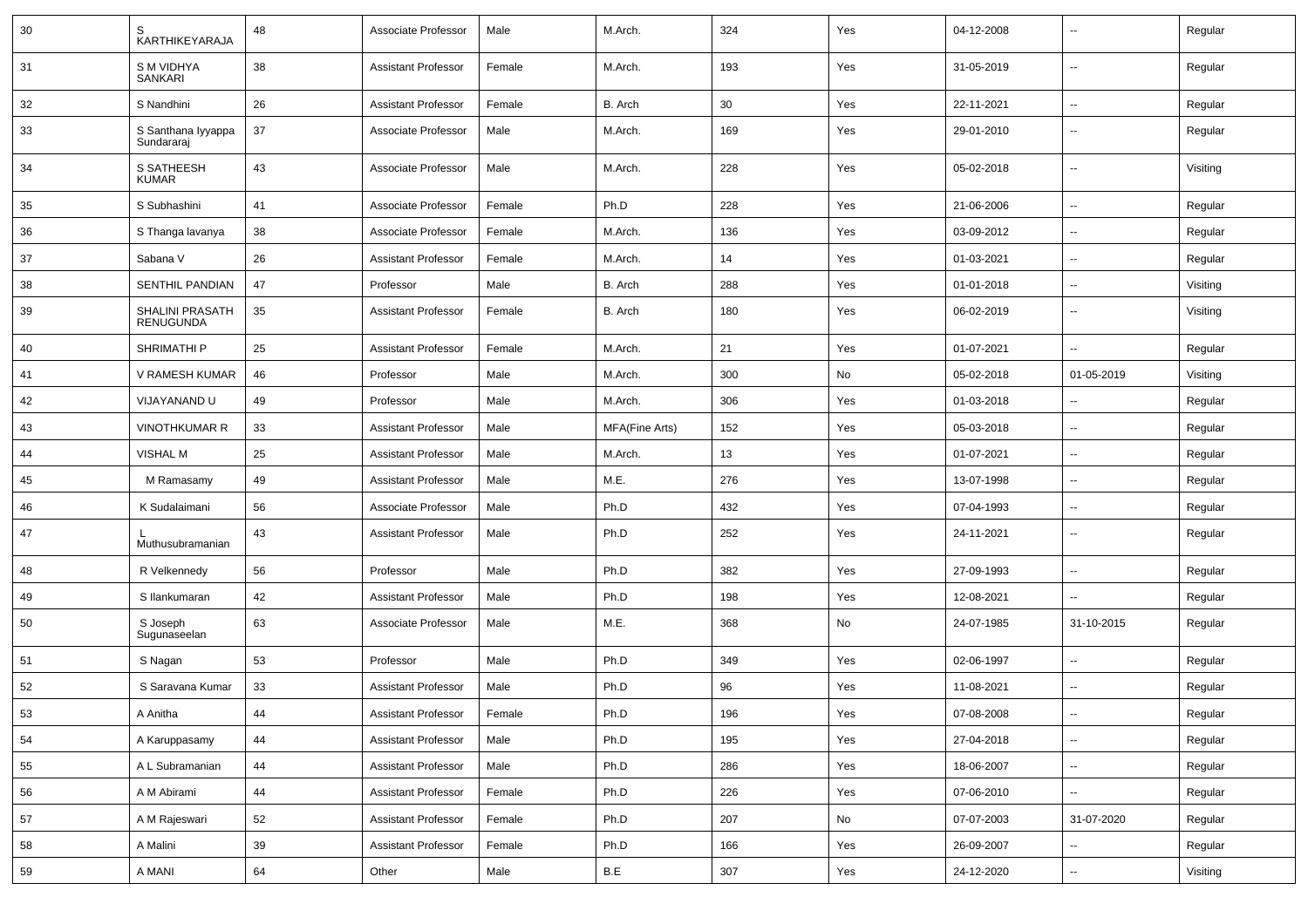| 60 | A Manoharan                   | 59 | Associate Professor        | Male   | M.E. | 372 | No  | 01-07-1991 | 31-03-2020               | Regular  |
|----|-------------------------------|----|----------------------------|--------|------|-----|-----|------------|--------------------------|----------|
| 61 | A P Pushpalatha               | 48 | Associate Professor        | Female | Ph.D | 336 | No  | 01-12-1999 | 03-09-2021               | Regular  |
| 62 | A Prakash                     | 32 | <b>Assistant Professor</b> | Male   | M.E. | 50  | No  | 26-05-2016 | 31-07-2020               | Regular  |
| 63 | A Rajasekar                   | 34 | <b>Assistant Professor</b> | Male   | Ph.D | 88  | Yes | 24-03-2014 | --                       | Regular  |
| 64 | A Ramalinga<br>Chandrasekar   | 39 | <b>Assistant Professor</b> | Male   | Ph.D | 188 | Yes | 06-08-2021 | --                       | Regular  |
| 65 | A Samuel Raja                 | 48 | <b>Assistant Professor</b> | Male   | Ph.D | 235 | Yes | 13-09-2007 | -−                       | Regular  |
| 66 | A Sheik Abdullah              | 33 | <b>Assistant Professor</b> | Male   | Ph.D | 103 | No  | 19-12-2012 | 05-01-2022               | Regular  |
| 67 | A Tamilselvi                  | 56 | Professor                  | Female | Ph.D | 383 | Yes | 16-08-1989 | $\overline{\phantom{a}}$ | Regular  |
| 68 | A Valan Arasu                 | 50 | Professor                  | Male   | Ph.D | 325 | Yes | 30-11-1998 | -−                       | Regular  |
| 69 | Alagarsamy<br>Thenmozhi       | 54 | Associate Professor        | Female | Ph.D | 207 | No  | 24-06-2002 | 14-07-2019               | Regular  |
| 70 | Amutha Prabhakar<br>M         | 39 | <b>Assistant Professor</b> | Male   | Ph.D | 45  | No  | 04-09-2008 | 21-05-2012               | Regular  |
| 71 | Appavu alias<br>Balamurugan S | 42 | <b>Assistant Professor</b> | Male   | Ph.D | 103 | No  | 27-11-2003 | 21-05-2012               | Regular  |
| 72 | AR MURUGAN                    | 37 | <b>Assistant Professor</b> | Male   | M.E. | 24  | No  | 07-07-2017 | 14-07-2019               | Regular  |
| 73 | ARDHENDU G<br><b>PATHAK</b>   | 57 | Other                      | Male   | Ph.D | 300 | Yes | 03-08-2021 | --                       | Visiting |
| 74 | Arumugam<br>Banumathi         | 58 | Associate Professor        | Female | Ph.D | 233 | No  | 26-11-2001 | 31-01-2021               | Regular  |
| 75 | <b>B</b> Ashok kumar          | 40 | <b>Assistant Professor</b> | Male   | Ph.D | 215 | Yes | 25-08-2008 | -−                       | Regular  |
| 76 | <b>B</b> Brucelee             | 42 | <b>Assistant Professor</b> | Male   | M.E. | 199 | No  | 24-06-2013 | 10-05-2021               | Regular  |
| 77 | <b>B</b> Dineshkumar          | 28 | <b>Assistant Professor</b> | Male   | M.E. | 60  | Yes | 28-12-2020 |                          | Regular  |
| 78 | B Janani                      | 32 | <b>Assistant Professor</b> | Female | Ph.D | 11  | Yes | 18-08-2021 | $\overline{\phantom{a}}$ | Regular  |
| 79 | <b>B</b> Karthikeyan          | 47 | <b>Assistant Professor</b> | Male   | Ph.D | 276 | Yes | 01-11-2004 | ⊷.                       | Regular  |
| 80 | <b>B</b> Praveenkumar         | 29 | <b>Assistant Professor</b> | Male   | M.E. | 80  | Yes | 09-05-2016 |                          | Regular  |
| 81 | <b>B SANKAR</b>               | 28 | <b>Assistant Professor</b> | Male   | M.E. | 38  | No  | 05-07-2017 | 31-08-2020               | Regular  |
| 82 | <b>B</b> Shankar              | 36 | <b>Assistant Professor</b> | Male   | Ph.D | 140 | Yes | 20-10-2021 |                          | Regular  |
| 83 | <b>B</b> Sivagurunathan       | 61 | Associate Professor        | Male   | Ph.D | 414 | No  | 06-09-1984 | 31-05-2018               | Regular  |
| 84 | <b>B</b> Subbulakshmi         | 41 | <b>Assistant Professor</b> | Female | Ph.D | 216 | Yes | 07-07-2003 | $\sim$                   | Regular  |
| 85 | B Vellaikannan                | 54 | Professor                  | Male   | Ph.D | 311 | Yes | 06-12-1999 | $\sim$                   | Regular  |
| 86 | B Vigneshwaran                | 40 | <b>Assistant Professor</b> | Male   | Ph.D | 142 | No  | 19-06-2006 | 12-03-2018               | Regular  |
| 87 | Balaji<br>Sivaramakrishnan    | 40 | <b>Assistant Professor</b> | Male   | Ph.D | 217 | Yes | 07-06-2010 | $\overline{\phantom{a}}$ | Regular  |
| 88 | Balakrishnan<br>Manimegalai   | 52 | Professor                  | Female | Ph.D | 311 | Yes | 27-08-1999 | Щ,                       | Regular  |
| 89 | Balakrishnan<br>Sathyabama    | 41 | Associate Professor        | Female | Ph.D | 222 | Yes | 02-01-2003 | -−                       | Regular  |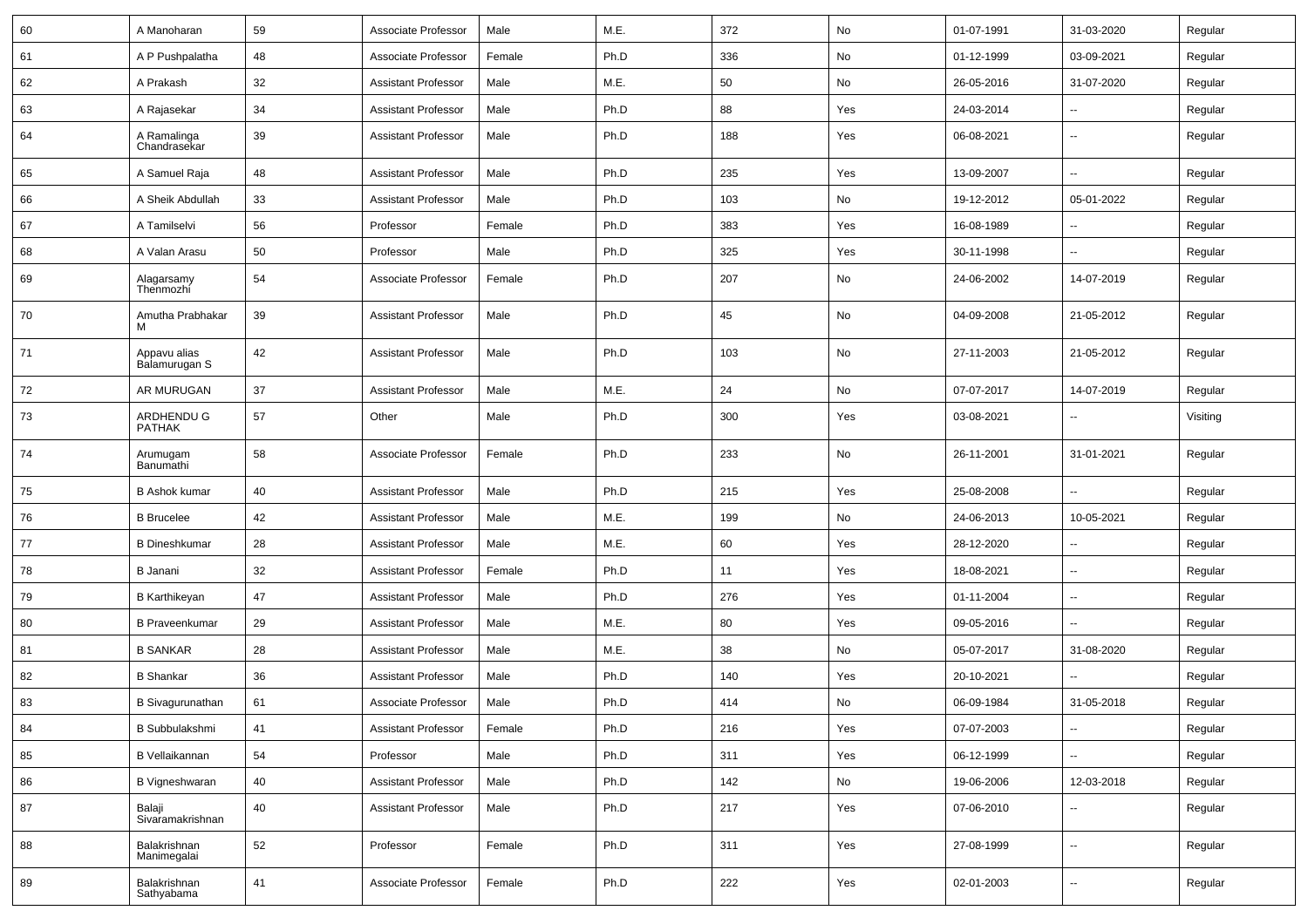| 90  | Balasubramanian<br>Yogameena     | 42     | Associate Professor        | Female | Ph.D   | 259 | Yes | 04-12-2002 | $\overline{\phantom{a}}$ | Regular  |
|-----|----------------------------------|--------|----------------------------|--------|--------|-----|-----|------------|--------------------------|----------|
| 91  | C Deisy                          | 48     | Professor                  | Female | Ph.D   | 246 | Yes | 05-01-2001 | $\sim$                   | Regular  |
| 92  | C Jeyamala                       | 43     | <b>Assistant Professor</b> | Female | Ph.D   | 191 | Yes | 05-08-2005 | --                       | Regular  |
| 93  | C K Babulal                      | 52     | Professor                  | Male   | Ph.D   | 332 | Yes | 27-01-2000 | $\sim$                   | Regular  |
| 94  | C Muruganantham                  | 59     | Professor                  | Male   | Ph.D   | 417 | No  | 31-07-1985 | 31-10-2019               | Regular  |
| 95  | C Paramasivam                    | 46     | Professor                  | Male   | Ph.D   | 284 | Yes | 06-12-1999 |                          | Regular  |
| 96  | C S Senthilkumar                 | 44     | <b>Assistant Professor</b> | Male   | Ph.D   | 278 | Yes | 16-08-2010 | $\overline{\phantom{a}}$ | Regular  |
| 97  | C Santhiya                       | 35     | <b>Assistant Professor</b> | Female | M.E.   | 134 | Yes | 24-12-2012 | $\sim$                   | Regular  |
| 98  | C Selvakumar                     | 32     | <b>Assistant Professor</b> | Male   | M.E.   | 111 | Yes | 19-06-2015 | --                       | Regular  |
| 99  | C Senthilkumar                   | 45     | Associate Professor        | Male   | Ph.D   | 294 | Yes | 09-01-2001 | $\sim$                   | Regular  |
| 100 | C Sridharan                      | 57     | Associate Professor        | Male   | M.E.   | 396 | Yes | 04-07-1988 | $\overline{\phantom{a}}$ | Regular  |
| 101 | C V Nisha Angeline               | 34     | <b>Assistant Professor</b> | Female | M.E.   | 118 | Yes | 24-03-2014 | -−                       | Regular  |
| 102 | C Vignesh                        | 32     | <b>Assistant Professor</b> | Male   | M.E.   | 78  | Yes | 22-01-2015 | Ξ.                       | Regular  |
| 103 | Chockalingam K                   | 55     | Professor                  | Male   | Ph.D   | 379 | Yes | 01-12-1994 | ⊷.                       | Regular  |
| 104 | D Brindha                        | 45     | Professor                  | Female | Ph.D   | 262 | Yes | 13-03-2002 | -−                       | Regular  |
| 105 | D Kavitha                        | 38     | <b>Assistant Professor</b> | Female | Ph.D   | 190 | Yes | 05-07-2007 | ⊷.                       | Regular  |
| 106 | D Nelson Jayakumar               | 41     | <b>Assistant Professor</b> | Male   | Ph.D   | 133 | Yes | 24-06-2013 | --                       | Regular  |
| 107 | D P Vijayalakshmi                | 38     | <b>Assistant Professor</b> | Female | Ph.D   | 24  | No  | 02-06-2014 | 26-05-2016               | Regular  |
| 108 | D Rajkumar                       | 33     | <b>Assistant Professor</b> | Male   | M.E.   | 109 | Yes | 14-06-2012 | --                       | Regular  |
| 109 | D Ravindran                      | 55     | <b>Assistant Professor</b> | Male   | Ph.D   | 202 | No  | 31-08-2007 | 03-09-2021               | Regular  |
| 110 | D Srividya                       | 42     | <b>Assistant Professor</b> | Female | M.Tech | 90  | Yes | 24-12-2020 | --                       | Visiting |
| 111 | D Tamilselvi                     | 51     | Associate Professor        | Female | Ph.D   | 300 | Yes | 07-07-2003 | $\mathbf{u}$             | Regular  |
| 112 | Divya A                          | 30     | <b>Assistant Professor</b> | Female | M.E.   | 29  | No  | 26-05-2014 | 01-11-2016               | Regular  |
| 113 | Duraisamy Gracia<br>Nirmala Rani | 38     | <b>Assistant Professor</b> | Female | Ph.D   | 165 | Yes | 05-10-2007 | --                       | Regular  |
| 114 | E Ramanujam                      | 32     | <b>Assistant Professor</b> | Male   | Ph.D   | 108 | No  | 16-07-2014 | 31-12-2021               | Regular  |
| 115 | Elangovan<br>Murugavalli         | 46     | <b>Assistant Professor</b> | Female | Ph.D   | 249 | Yes | 04-10-2006 |                          | Regular  |
| 116 | G Balavishnu Priya               | 32     | <b>Assistant Professor</b> | Female | M.Sc.  | 41  | No  | 14-06-2012 | 06-11-2015               | Regular  |
| 117 | G Celine Reena                   | 40     | Assistant Professor        | Female | M.E.   | 190 | Yes | 28-04-2014 | ц,                       | Regular  |
| 118 | G Chitra                         | 51     | Professor                  | Female | Ph.D   | 313 | Yes | 09-01-1998 | Щ.                       | Regular  |
| 119 | G Jothillakshmi                  | 53     | Associate Professor        | Female | Ph.D   | 313 | No  | 06-12-1999 | 03-09-2021               | Regular  |
| 120 | G Kanagaraj                      | $50\,$ | Associate Professor        | Male   | Ph.D   | 308 | Yes | 14-12-2000 | --                       | Regular  |
| 121 | G Kumaraguruparan                | 50     | Associate Professor        | Male   | Ph.D   | 352 | Yes | 15-11-2000 | н,                       | Regular  |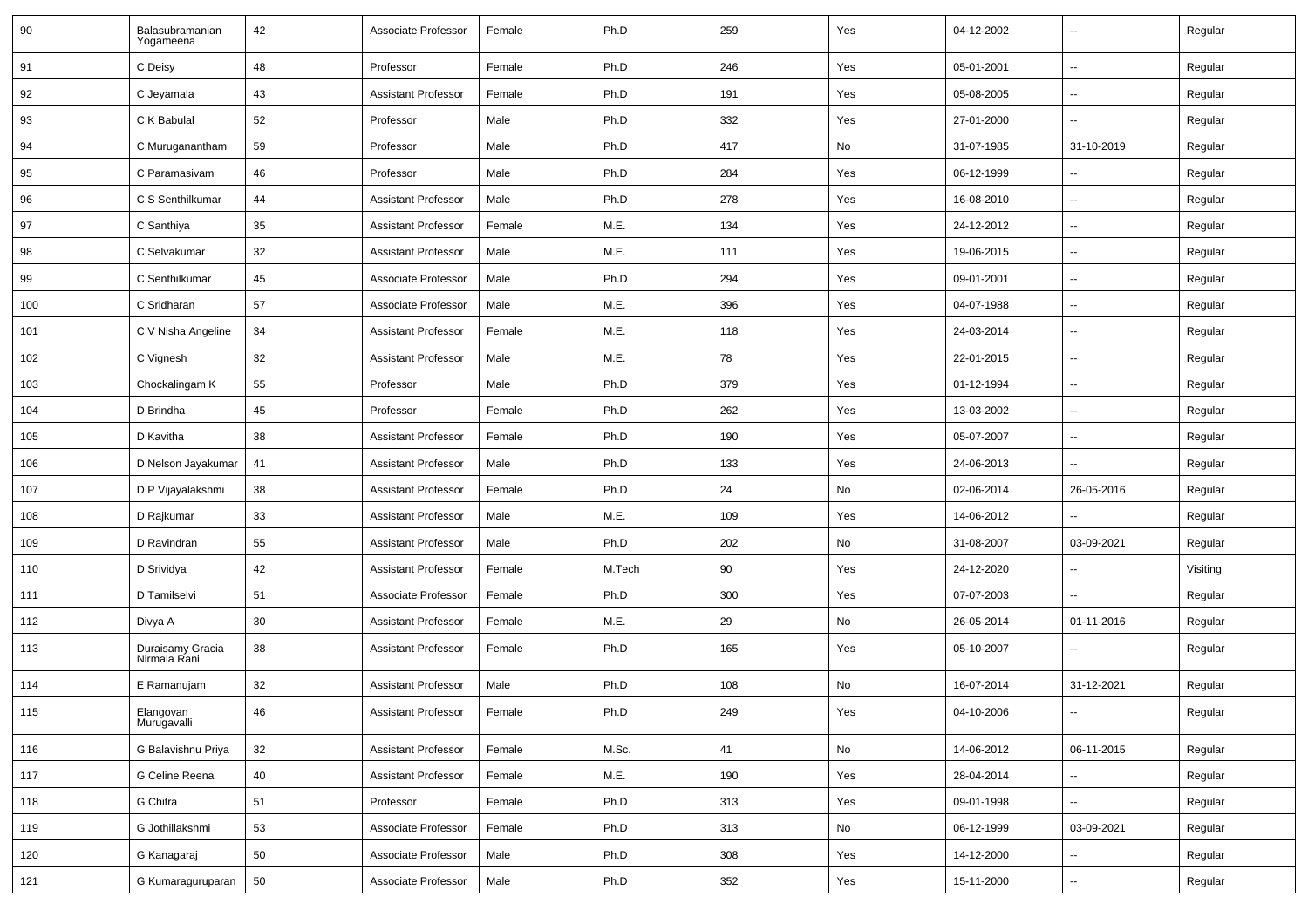| 122 | G Madhupriya             | 38 | <b>Assistant Professor</b> | Female | Ph.D    | 181 | Yes           | 18-06-2007 |                          | Regular  |
|-----|--------------------------|----|----------------------------|--------|---------|-----|---------------|------------|--------------------------|----------|
| 123 | G Monika Jose            | 28 | <b>Assistant Professor</b> | Female | M.A     | 22  | No            | 20-07-2016 | 31-05-2018               | Regular  |
| 124 | G Prabhakar              | 33 | <b>Assistant Professor</b> | Male   | Ph.D    | 132 | Yes           | 19-08-2021 |                          | Regular  |
| 125 | G Prakash                | 40 | Assistant Professor        | Male   | M.E.    | 80  | No            | 18-06-2007 | 03-02-2014               | Regular  |
| 126 | G R Hemanth              | 27 | <b>Assistant Professor</b> | Male   | M.E.    | 50  | Yes           | 09-08-2021 |                          | Regular  |
| 127 | G S JEGAN                | 29 | <b>Assistant Professor</b> | Male   | M.E.    | 29  | No            | 05-07-2017 | 13-12-2019               | Regular  |
| 128 | G S R Emil Selvan        | 42 | <b>Assistant Professor</b> | Male   | Ph.D    | 224 | Yes           | 27-11-2003 |                          | Regular  |
| 129 | G Sivasankar             | 41 | <b>Assistant Professor</b> | Male   | Ph.D    | 201 | Yes           | 02-09-2008 | $-$                      | Regular  |
| 130 | G Thiraviaselvi          | 31 | <b>Assistant Professor</b> | Female | M.Tech  | 62  | No            | 06-06-2014 | 14-07-2019               | Regular  |
| 131 | GANESAN<br>THIAGARAJAN   | 51 | Other                      | Male   | Ph.D    | 200 | Yes           | 03-08-2021 |                          | Visiting |
| 132 | Govindasamy<br>Ananthi   | 42 | <b>Assistant Professor</b> | Female | Ph.D    | 240 | Yes           | 06-07-2006 | --                       | Regular  |
| 133 | H Ramesh                 | 45 | <b>Assistant Professor</b> | Male   | M.E.    | 292 | Yes           | 30-03-2015 | $\overline{\phantom{a}}$ | Regular  |
| 134 | H Sri Vinodhini          | 32 | <b>Assistant Professor</b> | Female | M. Phil | 109 | Yes           | 14-06-2012 | $\overline{\phantom{a}}$ | Regular  |
| 135 | J Felicia Lilian         | 33 | <b>Assistant Professor</b> | Female | M.E.    | 87  | Yes           | 31-12-2020 |                          | Regular  |
| 136 | J Jane Rubel<br>Angelina | 43 | <b>Assistant Professor</b> | Female | Ph.D    | 159 | No            | 18-06-2007 | 31-07-2020               | Regular  |
| 137 | J Jenefer Ranjani        | 40 | <b>Assistant Professor</b> | Female | Ph.D    | 86  | No            | 15-07-2005 | 30-08-2012               | Regular  |
| 138 | J John Shiny             | 31 | <b>Assistant Professor</b> | Female | M.E.    | 67  | No            | 20-12-2013 | 14-07-2019               | Regular  |
| 139 | J L Sugumar              | 63 | Associate Professor        | Male   | M.E.    | 414 | No            | 03-02-1982 | 29-02-2016               | Regular  |
| 140 | J Rajeshkumar            | 33 | Assistant Professor        | Male   | Ph.D    | 124 | No            | 18-01-2021 | 02-08-2021               | Regular  |
| 141 | J Sadhana                | 28 | <b>Assistant Professor</b> | Female | M.E.    | 4   | No            | 12-01-2017 | 31-05-2017               | Regular  |
| 142 | J SEVVEL<br>POOMOZHI     | 41 | Other                      | Male   | MBA     | 125 | Yes           | 03-08-2021 |                          | Visiting |
| 143 | J Shanmugapriya          | 42 | <b>Assistant Professor</b> | Female | Ph.D    | 132 | No            | 11-08-2008 | 14-07-2019               | Regular  |
| 144 | J Thangarathi            | 41 | <b>Assistant Professor</b> | Female | M.E.    | 12  | No            | 14-06-2012 | 01-07-2013               | Regular  |
| 145 | J Umar Mohamed           | 41 | <b>Assistant Professor</b> | Male   | M.E.    | 123 | No            | 07-06-2010 | 31-07-2020               | Regular  |
| 146 | Jeya Jeevakani           | 43 | Assistant Professor        | Female | Ph.D    | 225 | Yes           | 04-09-2018 | $\overline{\phantom{a}}$ | Regular  |
| 147 | K Aathiappan             | 37 | <b>Assistant Professor</b> | Male   | Ph.D    | 168 | Yes           | 18-08-2021 |                          | Regular  |
| 148 | K Angaleeswari           | 39 | <b>Assistant Professor</b> | Female | Ph.D    | 133 | No            | 23-08-2006 | 26-07-2017               | Regular  |
| 149 | K Arunachalam            | 61 | Professor                  | Male   | Ph.D    | 383 | No            | 26-11-1986 | 31-05-2018               | Regular  |
| 150 | K Deepalakshmi           | 41 | Assistant Professor        | Female | M.E.    | 192 | $\mathsf{No}$ | 06-08-2021 | 08-10-2021               | Regular  |
| 151 | K Dhanalakshmi           | 42 | <b>Assistant Professor</b> | Female | M.E.    | 112 | No            | 05-12-2003 | 18-02-2013               | Regular  |
| 152 | K Indira                 | 36 | <b>Assistant Professor</b> | Female | Ph.D    | 109 | Yes           | 14-06-2012 | н.                       | Regular  |
| 153 | K Keerthy                | 29 | Assistant Professor        | Female | M.E.    | 49  | Yes           | 05-07-2017 | --                       | Regular  |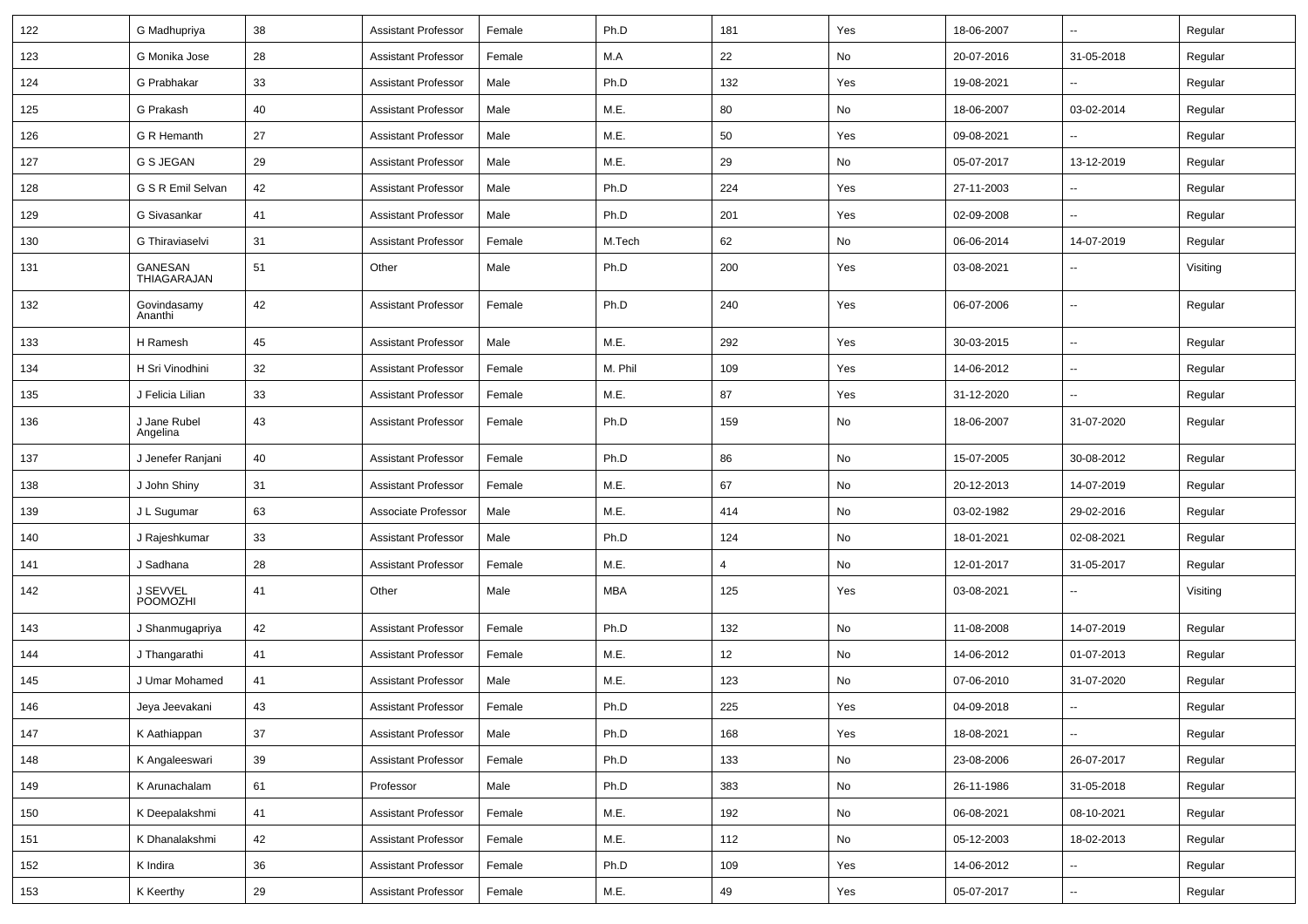| 154 | K Muthuprema                          | 28 | <b>Assistant Professor</b> | Female | M.E.   | 24  | Yes | 16-08-2021 | $\overline{\phantom{a}}$ | Regular  |
|-----|---------------------------------------|----|----------------------------|--------|--------|-----|-----|------------|--------------------------|----------|
| 155 | K Narashima<br>Mallikarjunan          | 39 | <b>Assistant Professor</b> | Male   | Ph.D   | 179 | Yes | 06-08-2008 | $\overline{\phantom{a}}$ | Regular  |
| 156 | K PARTHIBAN                           | 29 | <b>Assistant Professor</b> | Male   | M.E.   | 25  | No  | 03-04-2017 | 20-05-2019               | Regular  |
| 157 | K R NAVANEETHA<br><b>KRISHNAN</b>     | 36 | Other                      | Male   | M.S    | 125 | Yes | 03-08-2021 | --                       | Visiting |
| 158 | K Selvi                               | 53 | Professor                  | Female | Ph.D   | 382 | Yes | 02-07-1990 | $\overline{\phantom{a}}$ | Regular  |
| 159 | K Sharmila Devi                       | 39 | <b>Assistant Professor</b> | Female | M.E.   | 85  | Yes | 01-09-2021 | --                       | Regular  |
| 160 | K Srithar                             | 55 | Professor                  | Male   | Ph.D   | 369 | Yes | 19-01-2000 | --                       | Regular  |
| 161 | K Sundarakantham                      | 44 | Professor                  | Female | Ph.D   | 212 | Yes | 27-11-2003 | $\overline{\phantom{a}}$ | Regular  |
| 162 | K V Uma                               | 40 | <b>Assistant Professor</b> | Female | Ph.D   | 133 | Yes | 07-06-2010 | $\overline{\phantom{a}}$ | Regular  |
| 163 | Kaleeswaran<br>Rajeswari              | 48 | <b>Assistant Professor</b> | Female | Ph.D   | 334 | Yes | 05-12-2003 | ⊷.                       | Regular  |
| 164 | Kaluvan Hariharan                     | 47 | Associate Professor        | Female | Ph.D   | 258 | Yes | 15-01-2001 | ⊷.                       | Regular  |
| 165 | Karuppiah<br>Vasudevan                | 40 | <b>Assistant Professor</b> | Male   | Ph.D   | 193 | Yes | 18-06-2007 | $\overline{\phantom{a}}$ | Regular  |
| 166 | Kottaisamy<br>Muniasamy               | 55 | Professor                  | Male   | Ph.D   | 361 | Yes | 30-07-2010 | $\overline{\phantom{a}}$ | Regular  |
| 167 | Krishnan S                            | 80 | Professor                  | Male   | Ph.D   | 159 | No  | 02-06-1999 | 30-06-2012               | Regular  |
| 168 | Kumaravel Kalyani                     | 41 | <b>Assistant Professor</b> | Female | Ph.D   | 132 | No  | 11-08-2008 | 14-07-2019               | Regular  |
| 169 | L Jessi Sahaya<br>Shanthi             | 47 | Associate Professor        | Female | Ph.D   | 228 | Yes | 20-10-2004 | --                       | Regular  |
| 170 | Lakshmi<br>Ravikularaman Karl<br>Marx | 54 | Associate Professor        | Male   | Ph.D   | 279 | No  | 14-12-2000 | 31-07-2020               | Regular  |
| 171 | M A Ganesh                            | 29 | <b>Assistant Professor</b> | Male   | M.Tech | 73  | Yes | 22-06-2015 |                          | Regular  |
| 172 | M A RAVINDHAR<br>RAJA                 | 30 | <b>Assistant Professor</b> | Male   | M.E.   | 23  | No  | 02-01-2017 | 03-12-2018               | Regular  |
| 173 | M Arun Fera                           | 34 | <b>Assistant Professor</b> | Male   | M.E.   | 73  | No  | 20-06-2012 | 22-06-2018               | Regular  |
| 174 | M Aruna                               | 26 | <b>Assistant Professor</b> | Female | M.E.   | 13  | Yes | 08-01-2021 |                          | Regular  |
| 175 | M Ayswarya Devi                       | 32 | <b>Assistant Professor</b> | Female | M.E.   | 18  | No  | 15-07-2014 | 18-01-2016               | Regular  |
| 176 | M Babu                                | 41 | <b>Assistant Professor</b> | Male   | M.E.   | 60  | No  | 13-09-2007 | 30-08-2012               | Regular  |
| 177 | M Balamurali                          | 39 | <b>Assistant Professor</b> | Male   | Ph.D   | 192 | Yes | 06-07-2006 | $\sim$                   | Regular  |
| 178 | M C Sundarraja                        | 50 | Professor                  | Male   | Ph.D   | 271 | Yes | 06-12-1999 | $\overline{\phantom{a}}$ | Regular  |
| 179 | M Elango                              | 48 | <b>Assistant Professor</b> | Male   | Ph.D   | 311 | Yes | 28-06-2006 | $\sim$                   | Regular  |
| 180 | M Geethanjali                         | 52 | Professor                  | Female | Ph.D   | 374 | Yes | 06-12-1999 | $\overline{\phantom{a}}$ | Regular  |
| 181 | M K Kavitha Devi                      | 48 | Professor                  | Female | Ph.D   | 309 | Yes | 01-10-2001 | $\sim$                   | Regular  |
| 182 | M Kameswari                           | 49 | Associate Professor        | Female | Ph.D   | 251 | No  | 02-12-1999 | 31-07-2020               | Regular  |
| 183 | M Kannan                              | 55 | <b>Assistant Professor</b> | Male   | Ph.D   | 401 | Yes | 15-07-2011 | ₩,                       | Regular  |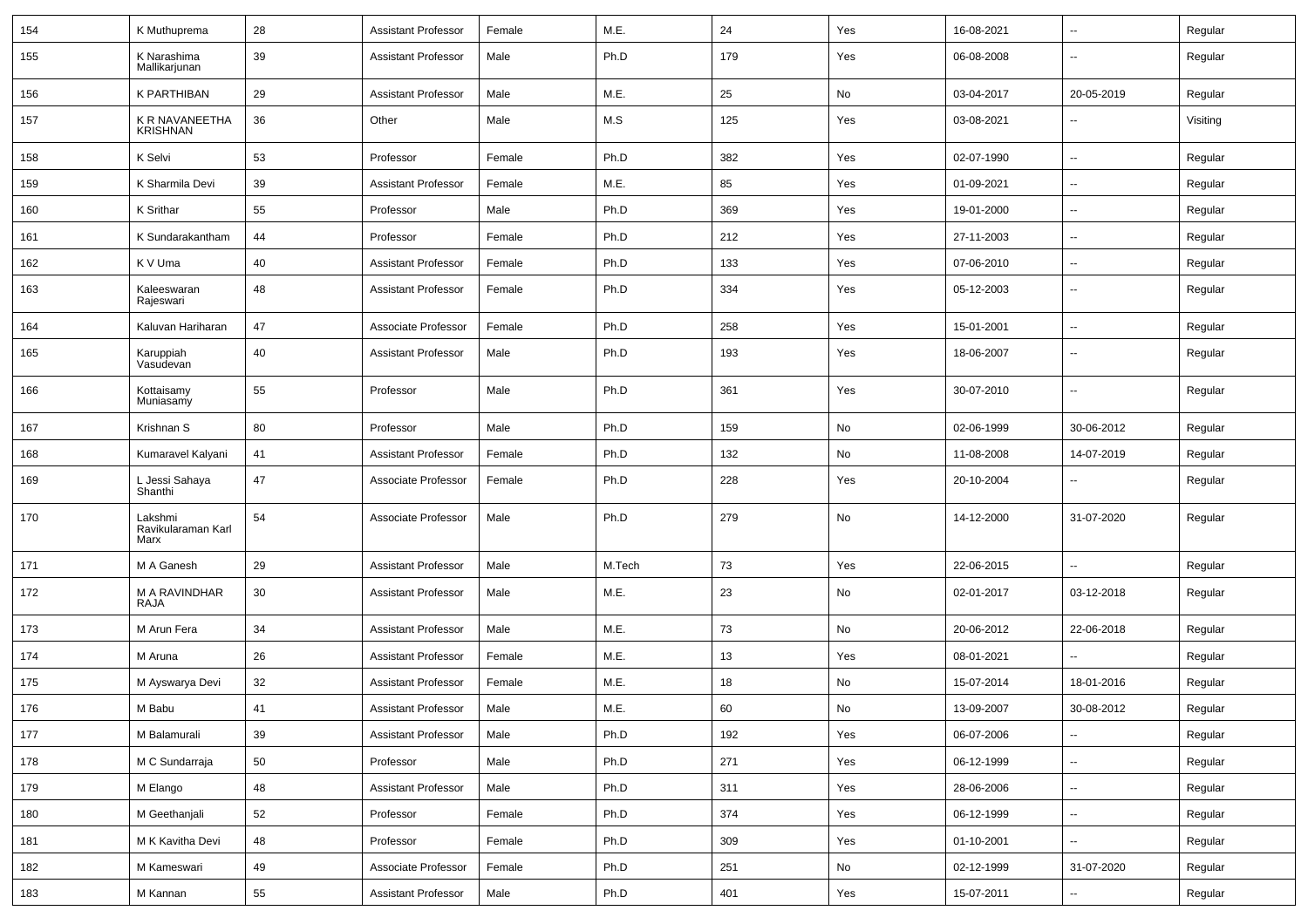| 184 | <b>M KARTHIC</b>           | 30 | <b>Assistant Professor</b>                          | Male   | M.E. | 76  | Yes | 02-01-2017 | $\overline{\phantom{a}}$ | Regular |
|-----|----------------------------|----|-----------------------------------------------------|--------|------|-----|-----|------------|--------------------------|---------|
| 185 | M Kathiresan               | 50 | <b>Assistant Professor</b>                          | Male   | Ph.D | 292 | No  | 03-12-1999 | 31-07-2020               | Regular |
| 186 | M KIRITHIKA                | 35 | <b>Assistant Professor</b>                          | Female | M.E. | 18  | No  | 12-01-2017 | 22-06-2018               | Regular |
| 187 | M Lavanya                  | 30 | <b>Assistant Professor</b>                          | Female | M.E. | 18  | No  | 01-07-2015 | 23-12-2016               | Regular |
| 188 | M M Devarajan              | 31 | <b>Assistant Professor</b>                          | Male   | M.E. | 96  | Yes | 09-09-2015 |                          | Regular |
| 189 | M Mahendran                | 54 | Professor                                           | Male   | Ph.D | 322 | Yes | 12-09-1997 | $\overline{a}$           | Regular |
| 190 | м<br>MANIKANDAKUMA<br>R    | 36 | <b>Assistant Professor</b>                          | Male   | M.E. | 144 | No  | 02-01-2017 | 28-12-2021               | Regular |
| 191 | M Manimegalan              | 29 | <b>Assistant Professor</b>                          | Male   | M.E. | 39  | No  | 13-04-2016 | 14-07-2019               | Regular |
| 192 | M Mutharasan               | 50 | <b>Assistant Professor</b>                          | Male   | Ph.D | 251 | No  | 16-10-2001 | 03-09-2021               | Regular |
| 193 | M Muthuramalingam          | 32 | <b>Assistant Professor</b>                          | Male   | M.E. | 33  | No  | 13-06-2013 | 09-03-2016               | Regular |
| 194 | M Nirmala Devi             | 38 | <b>Assistant Professor</b>                          | Female | Ph.D | 156 | Yes | 18-01-2012 | $\overline{\phantom{a}}$ | Regular |
| 195 | M P Ramkumar               | 42 | <b>Assistant Professor</b>                          | Male   | Ph.D | 205 | Yes | 18-06-2007 | --                       | Regular |
| 196 | M Palaninatha Raja         | 51 | Dean / Principal /<br>Director / Vice<br>Chancellor | Male   | Ph.D | 323 | Yes | 01-08-1997 | -−                       | Regular |
| 197 | M Premkumar                | 41 | <b>Assistant Professor</b>                          | Male   | M.E. | 102 | No  | 07-07-2004 | 12-12-2012               | Regular |
| 198 | M Ramkumar                 | 42 | <b>Assistant Professor</b>                          | Male   | M.E. | 55  | No  | 19-12-2014 | 14-07-2019               | Regular |
| 199 | M S Govardhanan            | 43 | <b>Assistant Professor</b>                          | Male   | Ph.D | 260 | Yes | 05-03-2012 |                          | Regular |
| 200 | M Saravanan                | 51 | Professor                                           | Male   | Ph.D | 334 | Yes | 02-01-1995 | $\overline{\phantom{a}}$ | Regular |
| 201 | M Senthamizhselvi          | 47 | <b>Assistant Professor</b>                          | Female | Ph.D | 229 | No  | 28-09-2001 | 31-07-2020               | Regular |
| 202 | M Senthilarasi             | 37 | <b>Assistant Professor</b>                          | Female | Ph.D | 159 | Yes | 02-08-2021 |                          | Regular |
| 203 | M Sermaraj                 | 41 | <b>Assistant Professor</b>                          | Male   | M.E. | 167 | Yes | 27-04-2018 | --                       | Regular |
| 204 | M Sivakumar                | 52 | Associate Professor                                 | Male   | M.E. | 334 | Yes | 21-09-2001 | --                       | Regular |
| 205 | M Sivanantha<br>Saraswathy | 44 | <b>Assistant Professor</b>                          | Female | Ph.D | 252 | No  | 01-07-2007 | 03-09-2021               | Regular |
| 206 | M Suguna                   | 38 | <b>Assistant Professor</b>                          | Female | M.E. | 157 | Yes | 06-08-2008 | --                       | Regular |
| 207 | M Sundar                   | 31 | <b>Assistant Professor</b>                          | Male   | Ph.D | 93  | Yes | 16-08-2021 | $\overline{\phantom{a}}$ | Regular |
| 208 | M Surya                    | 31 | <b>Assistant Professor</b>                          | Female | M.E. | 13  | No  | 04-12-2014 | 22-01-2016               | Regular |
| 209 | M Thangavel                | 32 | <b>Assistant Professor</b>                          | Male   | Ph.D | 77  | No  | 16-07-2014 | 07-12-2020               | Regular |
| 210 | M Varatharajan             | 35 | <b>Assistant Professor</b>                          | Male   | M.E. | 138 | No  | 14-06-2012 | 20-12-2021               | Regular |
| 211 | M VELAYUDHAM               | 41 | <b>Assistant Professor</b>                          | Male   | Ph.D | 147 | Yes | 21-07-2017 |                          | Regular |
| 212 | M Vigneshwari              | 32 | <b>Assistant Professor</b>                          | Female | M.E. | 70  | No  | 14-06-2012 | 01-04-2018               | Regular |
| 213 | M Vijayalakshmi            | 41 | Associate Professor                                 | Female | Ph.D | 193 | Yes | 08-07-2004 | н.                       | Regular |
| 214 | Mariappan<br>Senthilnathan | 41 | <b>Assistant Professor</b>                          | Male   | M.E. | 154 | Yes | 24-06-2013 | $\sim$                   | Regular |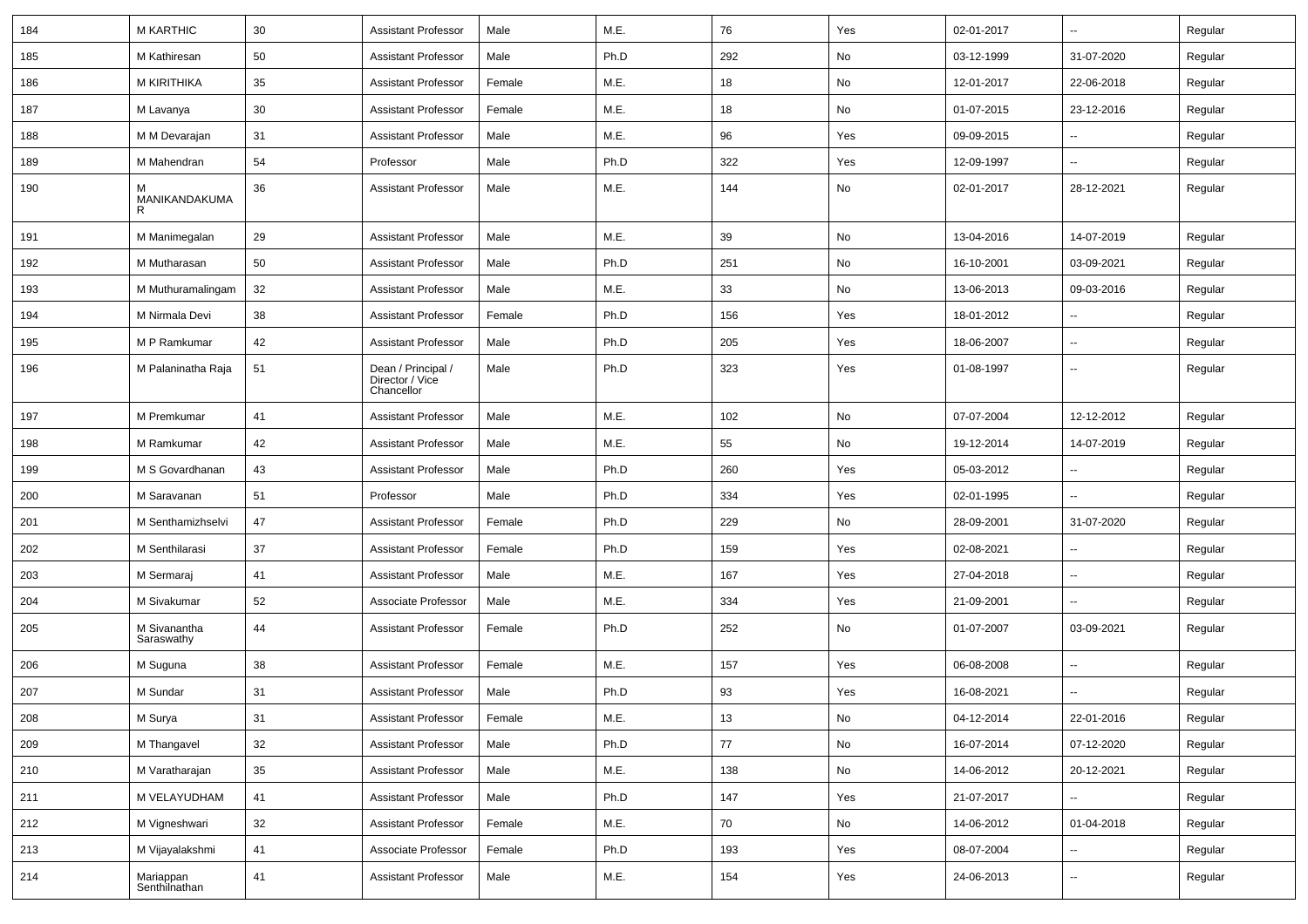| 215 | Mathan Nanjan<br>Suresh                                  | 46 | <b>Assistant Professor</b> | Male   | Ph.D    | 301            | Yes | 04-06-2003 | $\overline{\phantom{a}}$ | Regular  |
|-----|----------------------------------------------------------|----|----------------------------|--------|---------|----------------|-----|------------|--------------------------|----------|
| 216 | Mathanagopal<br>Suganthi                                 | 61 | Associate Professor        | Female | Ph.D    | 399            | No  | 24-07-1985 | 31-05-2018               | Regular  |
| 217 | <b>ML Mahadevan</b>                                      | 47 | Associate Professor        | Male   | Ph.D    | 281            | Yes | 10-09-2004 | ⊷.                       | Regular  |
| 218 | Moola<br>Seetharamaiyer<br>Kasiviswanathan<br>Manikandan | 46 | Associate Professor        | Male   | Ph.D    | 272            | Yes | 16-11-2001 | --                       | Regular  |
| 219 | Musham Kapil<br>Kumar                                    | 28 | <b>Assistant Professor</b> | Male   | M.E.    | 11             | No  | 14-07-2014 | 12-06-2015               | Regular  |
| 220 | N Anandh                                                 | 36 | <b>Assistant Professor</b> | Male   | M.Tech  | $\overline{7}$ | No  | 09-12-2014 | 29-07-2015               | Regular  |
| 221 | N Ayyanar                                                | 29 | <b>Assistant Professor</b> | Male   | Ph.D    | 56             | Yes | 18-08-2021 | --                       | Regular  |
| 222 | N Brinda Lakshmi                                         | 30 | <b>Assistant Professor</b> | Female | M.Tech  | 4              | No  | 28-03-2016 | 19-08-2016               | Regular  |
| 223 | N Chitra                                                 | 53 | <b>Assistant Professor</b> | Female | Ph.D    | 275            | Yes | 06-08-2008 | --                       | Regular  |
| 224 | N G KARTHIKEYAN                                          | 34 | Other                      | Male   | B.E     | 145            | Yes | 03-08-2021 | --                       | Visiting |
| 225 | N GAYATHRI                                               | 28 | <b>Assistant Professor</b> | Female | M.E.    | 18             | No  | 28-12-2016 | 16-07-2018               | Regular  |
| 226 | N Jawahar                                                | 61 | Professor                  | Male   | Ph.D    | 434            | No  | 21-08-1989 | 25-05-2018               | Regular  |
| 227 | N K<br>Chandrasekaran                                    | 64 | Associate Professor        | Male   | M. Phil | 260            | No  | 15-10-1993 | 28-02-2015               | Regular  |
| 228 | N Kamaraj                                                | 59 | Professor                  | Male   | Ph.D    | 464            | Yes | 02-07-1990 | -−                       | Regular  |
| 229 | N Nithya                                                 | 33 | Assistant Professor        | Female | M.E.    | 5              | No  | 08-12-2014 | 18-05-2015               | Regular  |
| 230 | PARAMESWARAN                                             | 59 | Other                      | Male   | M.E.    | 307            | Yes | 24-12-2020 | --                       | Visiting |
| 231 | N R Bala Narayanan                                       | 31 | <b>Assistant Professor</b> | Male   | M.E.    | 6              | No  | 07-05-2017 | 10-11-2017               | Regular  |
| 232 | N Sankara<br>Subramanian                                 | 56 | Professor                  | Male   | Ph.D    | 374            | Yes | 22-07-1998 |                          | Regular  |
| 233 | N Shanmuga<br>Vadivoo                                    | 49 | Professor                  | Female | Ph.D    | 309            | Yes | 10-12-1999 | --                       | Regular  |
| 234 | N Shivakumar                                             | 41 | <b>Assistant Professor</b> | Male   | Ph.D    | 216            | Yes | 18-07-2005 | --                       | Regular  |
| 235 | N Shivaram                                               | 52 | Professor                  | Male   | Ph.D    | 20             | No  | 14-06-2012 | 11-02-2014               | Regular  |
| 236 | N Vinayaga<br>Murugapandi                                | 34 | <b>Assistant Professor</b> | Male   | M.E.    | 13             | No  | 14-06-2012 | 26-07-2013               | Regular  |
| 237 | Narayanasamy B                                           | 56 | <b>Assistant Professor</b> | Male   | Ph.D    | 68             | No  | 11-10-2006 | 31-05-2012               | Regular  |
| 238 | Neerathalingam<br>Balasubramanian<br>Balamurugan         | 46 | Associate Professor        | Male   | Ph.D    | 282            | Yes | 12-07-2004 | $\overline{\phantom{a}}$ | Regular  |
| 239 | P BALAKRISHNAN                                           | 30 | <b>Assistant Professor</b> | Male   | M.E.    | 19             | No  | 09-06-2014 | 31-12-2015               | Regular  |
| 240 | P Chitra                                                 | 46 | Professor                  | Female | Ph.D    | 302            | Yes | 24-12-1999 | $\sim$                   | Regular  |
| 241 | P K Kannan                                               | 32 | <b>Assistant Professor</b> | Male   | Ph.D    | 96             | Yes | 23-08-2021 | н.                       | Regular  |
| 242 | P Kalyani                                                | 48 | <b>Assistant Professor</b> | Female | Ph.D    | 78             | No  | 18-06-2007 | 05-12-2013               | Regular  |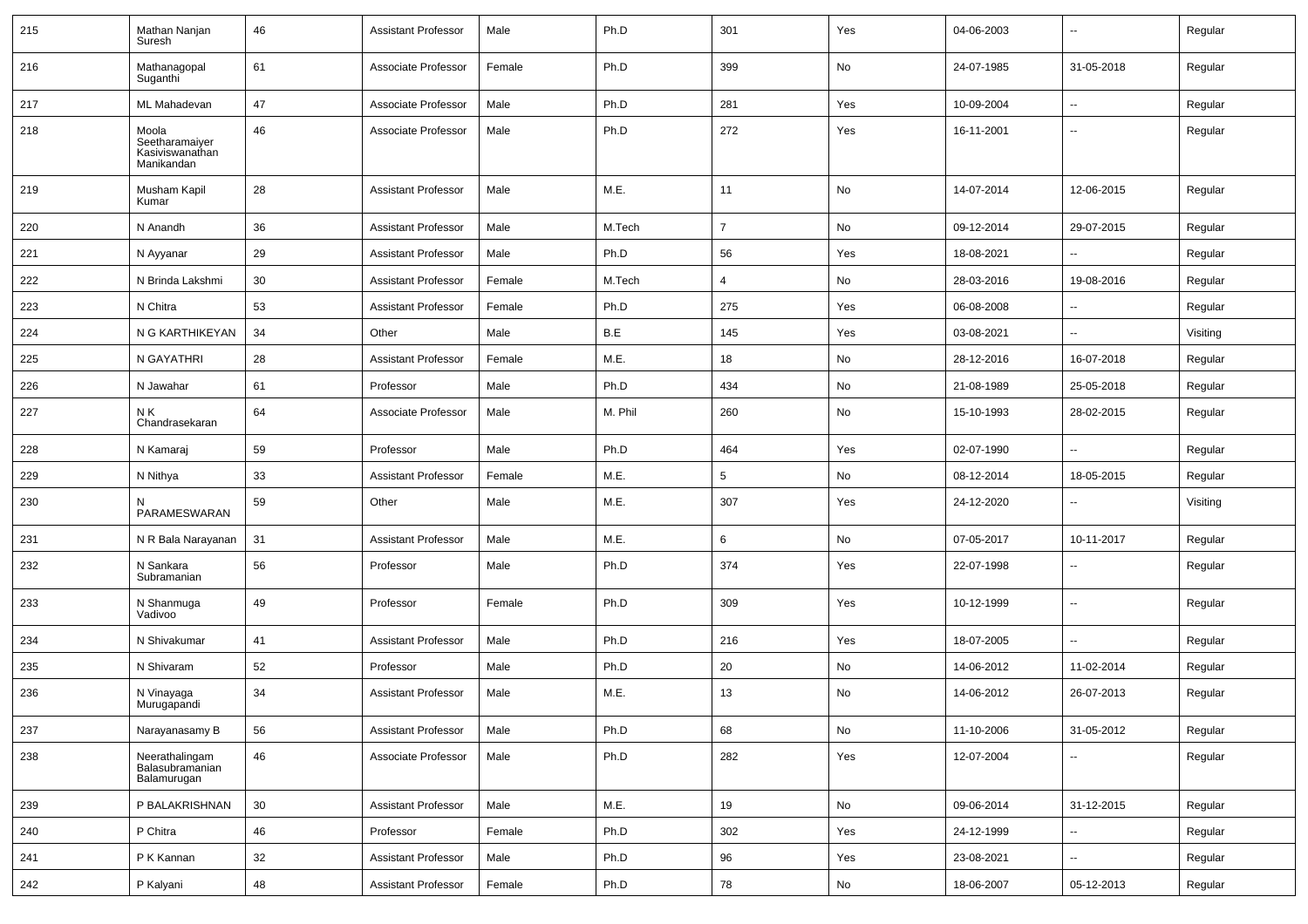| 243 | P Karthikeyan                                     | 40 | Associate Professor        | Male   | Ph.D    | 202 | Yes | 13-09-2007 | $\overline{\phantom{a}}$ | Regular  |
|-----|---------------------------------------------------|----|----------------------------|--------|---------|-----|-----|------------|--------------------------|----------|
| 244 | P KIRUTHIGA                                       | 34 | <b>Assistant Professor</b> | Female | M.E.    | 19  | No  | 02-05-2017 | 10-12-2018               | Regular  |
| 245 | P Manoj Kumar                                     | 31 | <b>Assistant Professor</b> | Male   | M.E.    | 81  | Yes | 09-08-2021 | $\overline{a}$           | Regular  |
| 246 | P Maran                                           | 52 | Professor                  | Male   | Ph.D    | 323 | Yes | 13-03-2002 | --                       | Regular  |
| 247 | P Renuga                                          | 61 | Associate Professor        | Female | Ph.D    | 351 | No  | 20-07-1989 | 31-05-2018               | Regular  |
| 248 | P S Boopathi<br>Manickam                          | 60 | Professor                  | Male   | Ph.D    | 346 | No  | 04-02-1991 | 31-07-2019               | Regular  |
| 249 | P S Manoharan                                     | 50 | Associate Professor        | Male   | Ph.D    | 295 | Yes | 21-06-2006 | $\overline{a}$           | Regular  |
| 250 | P SAMBATH<br>NARAYANAN                            | 59 | Other                      | Male   | Ph.D    | 300 | Yes | 03-08-2021 | $\overline{\phantom{a}}$ | Visiting |
| 251 | P Selvaprasanth                                   | 29 | <b>Assistant Professor</b> | Male   | M.E.    | 84  | Yes | 28-12-2020 | $\overline{\phantom{a}}$ | Regular  |
| 252 | P Sharmila                                        | 36 | <b>Assistant Professor</b> | Female | M.E.    | 12  | Yes | 01-08-2019 | -−                       | Regular  |
| 253 | P Subhathra                                       | 42 | <b>Assistant Professor</b> | Female | Ph.D    | 135 | No  | 29-11-2002 | 03-01-2014               | Regular  |
| 254 | P Subramanian                                     | 59 | Associate Professor        | Male   | M. Phil | 362 | No  | 01-12-1989 | 31-08-2019               | Regular  |
| 255 | P Vairaprakash                                    | 32 | <b>Assistant Professor</b> | Male   | M.E.    | 34  | No  | 28-06-2014 | 30-04-2017               | Regular  |
| 256 | P Venkatesh                                       | 51 | Professor                  | Male   | Ph.D    | 343 | Yes | 01-12-1994 | $\overline{\phantom{a}}$ | Regular  |
| 257 | P Victor                                          | 31 | <b>Assistant Professor</b> | Male   | Ph.D    | 97  | Yes | 06-12-2021 | $\overline{\phantom{a}}$ | Regular  |
| 258 | Periakaruppan<br>Gurusamy Sivabalan<br>Velmurugan | 41 | <b>Assistant Professor</b> | Male   | Ph.D    | 190 | Yes | 21-09-2007 | --                       | Regular  |
| 259 | PERUMAL<br>ALAGARSAMY                             | 46 | Other                      | Male   | Ph.D    | 200 | Yes | 03-08-2021 | $\overline{\phantom{a}}$ | Visiting |
| 260 | PL K Palaniappan                                  | 52 | Professor                  | Male   | Ph.D    | 341 | Yes | 02-06-1997 | $\overline{\phantom{a}}$ | Regular  |
| 261 | R Chellamani                                      | 58 | <b>Assistant Professor</b> | Male   | M.Tech  | 230 | No  | 28-07-2003 | 14-07-2019               | Regular  |
| 262 | R Helen                                           | 40 | <b>Assistant Professor</b> | Female | Ph.D    | 231 | Yes | 24-07-2006 | --                       | Regular  |
| 263 | R Indrajith Krishnan                              | 36 | <b>Assistant Professor</b> | Male   | M.E.    | 157 | Yes | 29-07-2013 | ц,                       | Regular  |
| 264 | R JEGAN                                           | 29 | <b>Assistant Professor</b> | Male   | M.E.    | 40  | No  | 22-06-2015 | 16-10-2018               | Regular  |
| 265 | R K C Jeyakumar                                   | 51 | <b>Assistant Professor</b> | Male   | Ph.D    | 301 | Yes | 20-06-2012 |                          | Regular  |
| 266 | R K Jaishree<br>Karthiga                          | 34 | <b>Assistant Professor</b> | Female | Ph.D    | 110 | No  | 07-06-2010 | 14-07-2019               | Regular  |
| 267 | R Kodipandyan                                     | 39 | <b>Assistant Professor</b> | Male   | Ph.D    | 103 | Yes | 17-12-2012 | $\sim$                   | Regular  |
| 268 | R Leenasri                                        | 41 | <b>Assistant Professor</b> | Female | Ph.D    | 204 | Yes | 03-01-2012 | $\sim$                   | Regular  |
| 269 | R Manibala                                        | 27 | <b>Assistant Professor</b> | Female | M. Phil | 50  | No  | 19-09-2018 | 08-11-2021               | Regular  |
| 270 | R Medeswaran                                      | 44 | <b>Assistant Professor</b> | Male   | Ph.D    | 274 | No  | 13-09-2007 | 09-03-2021               | Regular  |
| 271 | R Muruganandham                                   | 49 | Assistant Professor        | Male   | Ph.D    | 223 | No  | 27-11-2003 | 25-02-2017               | Regular  |
| 272 | R Muthuselvi                                      | 53 | <b>Assistant Professor</b> | Female | M.E.    | 114 | No  | 04-12-2003 | 17-04-2013               | Regular  |
| 273 | R Nagarathna                                      | 31 | <b>Assistant Professor</b> | Female | Ph.D    | 13  | Yes | 28-12-2020 | Щ,                       | Regular  |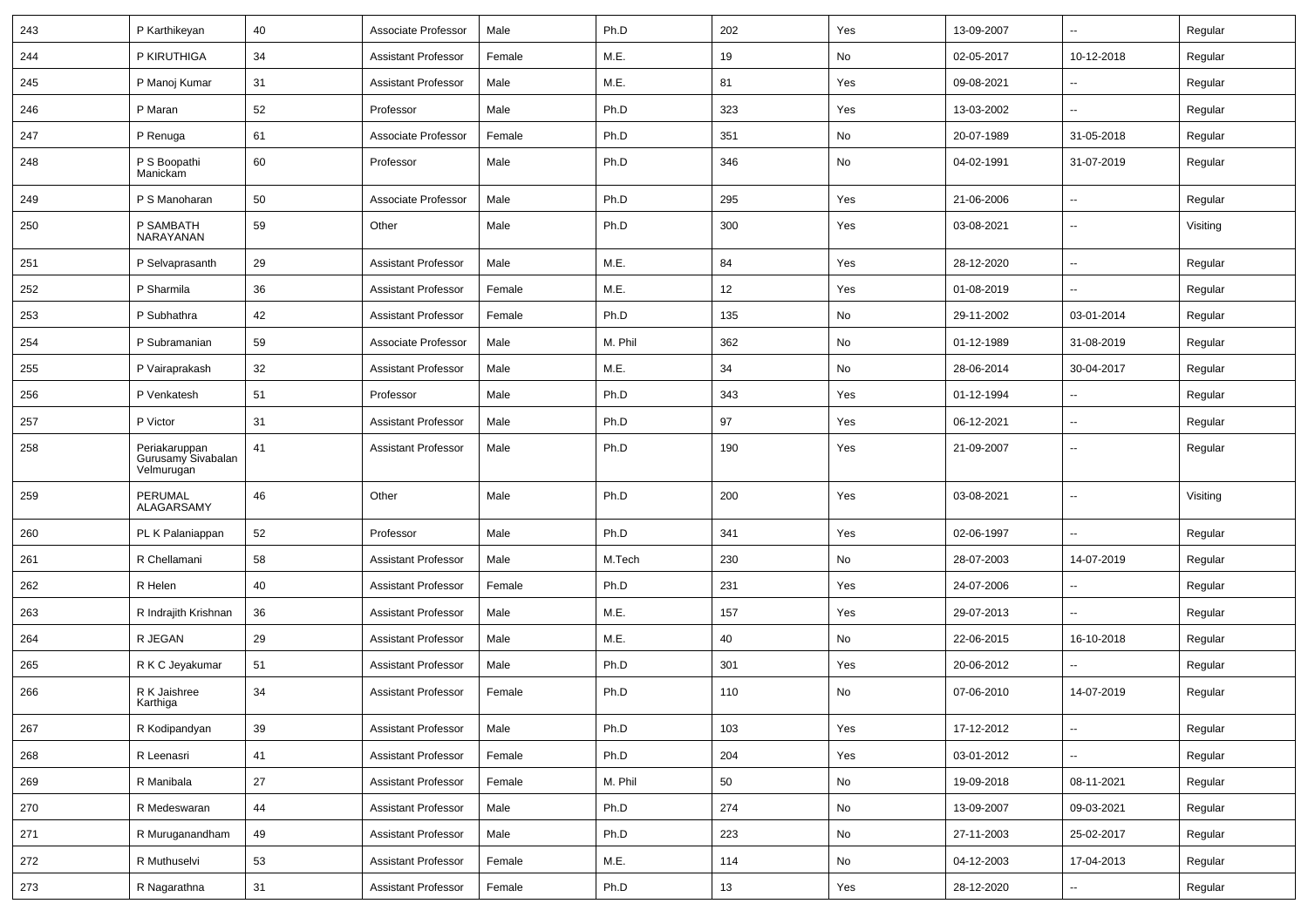| 274 | R Parkavi                                 | 32 | <b>Assistant Professor</b> | Female | M.E.    | 109 | Yes | 19-12-2012 | $\sim$                   | Regular  |
|-----|-------------------------------------------|----|----------------------------|--------|---------|-----|-----|------------|--------------------------|----------|
| 275 | R Ponnudurai                              | 53 | <b>Assistant Professor</b> | Male   | Ph.D    | 395 | Yes | 17-03-2003 | ⊷.                       | Regular  |
| 276 | R Rajan Prakash                           | 44 | Associate Professor        | Male   | Ph.D    | 252 | Yes | 01-12-2005 | $\mathbf{u}$             | Regular  |
| 277 | R RAMESH                                  | 39 | Other                      | Male   | M.E.    | 127 | Yes | 24-12-2020 | $\overline{\phantom{a}}$ | Visiting |
| 278 | R Rammohan                                | 55 | Professor                  | Male   | Ph.D    | 356 | Yes | 03-06-1996 | $\overline{a}$           | Regular  |
| 279 | R S Swarnalakshmi                         | 43 | <b>Assistant Professor</b> | Female | Ph.D    | 198 | Yes | 04-01-2021 | Ξ.                       | Regular  |
| 280 | R Sanjay Kumar                            | 45 | <b>Assistant Professor</b> | Male   | Ph.D    | 252 | Yes | 28-01-2002 | $\sim$                   | Regular  |
| 281 | R<br>Sankaranarayanan                     | 33 | <b>Assistant Professor</b> | Male   | M.E.    | 91  | Yes | 20-12-2013 | ⊷.                       | Regular  |
| 282 | R Sivakumar                               | 39 | <b>Assistant Professor</b> | Male   | M. Phil | 38  | No  | 13-05-2016 | 14-07-2019               | Regular  |
| 283 | R Sivasankaran                            | 42 | <b>Assistant Professor</b> | Male   | Ph.D    | 164 | Yes | 04-04-2014 | $\sim$                   | Regular  |
| 284 | R Suganya                                 | 39 | Associate Professor        | Female | Ph.D    | 180 | Yes | 10-07-2006 |                          | Regular  |
| 285 | R SUGANYA                                 | 32 | <b>Assistant Professor</b> | Female | M.Tech  | 37  | No  | 07-07-2017 | 31-07-2020               | Regular  |
| 286 | R Suresh                                  | 39 | <b>Assistant Professor</b> | Male   | Ph.D    | 110 | No  | 09-06-2010 | 14-07-2019               | Regular  |
| 287 | R Tamilselvi                              | 40 | <b>Assistant Professor</b> | Female | Ph.D    | 217 | Yes | 22-12-2020 |                          | Regular  |
| 288 | R Vasuki                                  | 59 | Professor                  | Female | Ph.D    | 456 | No  | 11-07-1988 | 31-03-2020               | Regular  |
| 289 | R Vinoth                                  | 41 | <b>Assistant Professor</b> | Male   | M. Phil | 128 | No  | 11-01-2010 | 31-07-2020               | Regular  |
| 290 | Radha Kalirathnam                         | 59 | Professor                  | Female | Ph.D    | 396 | No  | 02-07-1990 | 28-02-2020               | Regular  |
| 291 | Raja Lavanya                              | 35 | <b>Assistant Professor</b> | Female | M.E.    | 124 | Yes | 24-03-2014 |                          | Regular  |
| 292 | Rajamony sukanesh                         | 61 | Associate Professor        | Female | Ph.D    | 399 | No  | 30-07-1985 | 31-05-2018               | Regular  |
| 293 | Rajkumar<br>Subramanian                   | 46 | <b>Assistant Professor</b> | Male   | Ph.D    | 138 | No  | 04-01-2010 | 03-09-2021               | Regular  |
| 294 | <b>RAJVIKRAM</b><br>MADURAI<br>ELAVARASAN | 28 | Other                      | Male   | M.E.    | 55  | Yes | 03-08-2021 | $\overline{\phantom{a}}$ | Visiting |
| 295 | Ramasamy<br>Alagumalai<br>Alaguraja       | 46 | Associate Professor        | Male   | Ph.D    | 211 | Yes | 05-12-2003 | --                       | Regular  |
| 296 | S A R Sheik<br>Masthan                    | 36 | <b>Assistant Professor</b> | Male   | M.E.    | 178 | Yes | 06-06-2016 |                          | Regular  |
| 297 | S Abinaya                                 | 33 | Assistant Professor        | Female | M.E.    | 80  | Yes | 01-09-2021 |                          | Regular  |
| 298 | S Arockia Edwin<br>Xavier                 | 44 | <b>Assistant Professor</b> | Male   | Ph.D    | 264 | Yes | 18-07-2005 | $\overline{\phantom{a}}$ | Regular  |
| 299 | S Arul Mary                               | 51 | Professor                  | Female | Ph.D    | 334 | Yes | 15-12-1997 | $\sim$                   | Regular  |
| 300 | S AYSWARYA                                | 28 | <b>Assistant Professor</b> | Female | M.E.    | 28  | No  | 05-07-2017 | 15-11-2019               | Regular  |
| 301 | S Baskar                                  | 56 | Professor                  | Male   | Ph.D    | 338 | Yes | 01-12-1994 | $\sim$                   | Regular  |
| 302 | S Chandran                                | 46 | Associate Professor        | Male   | Ph.D    | 266 | Yes | 18-11-2004 | $\sim$                   | Regular  |
| 303 | S Charles Raja                            | 37 | <b>Assistant Professor</b> | Male   | Ph.D    | 169 | Yes | 07-09-2007 | $\overline{\phantom{a}}$ | Regular  |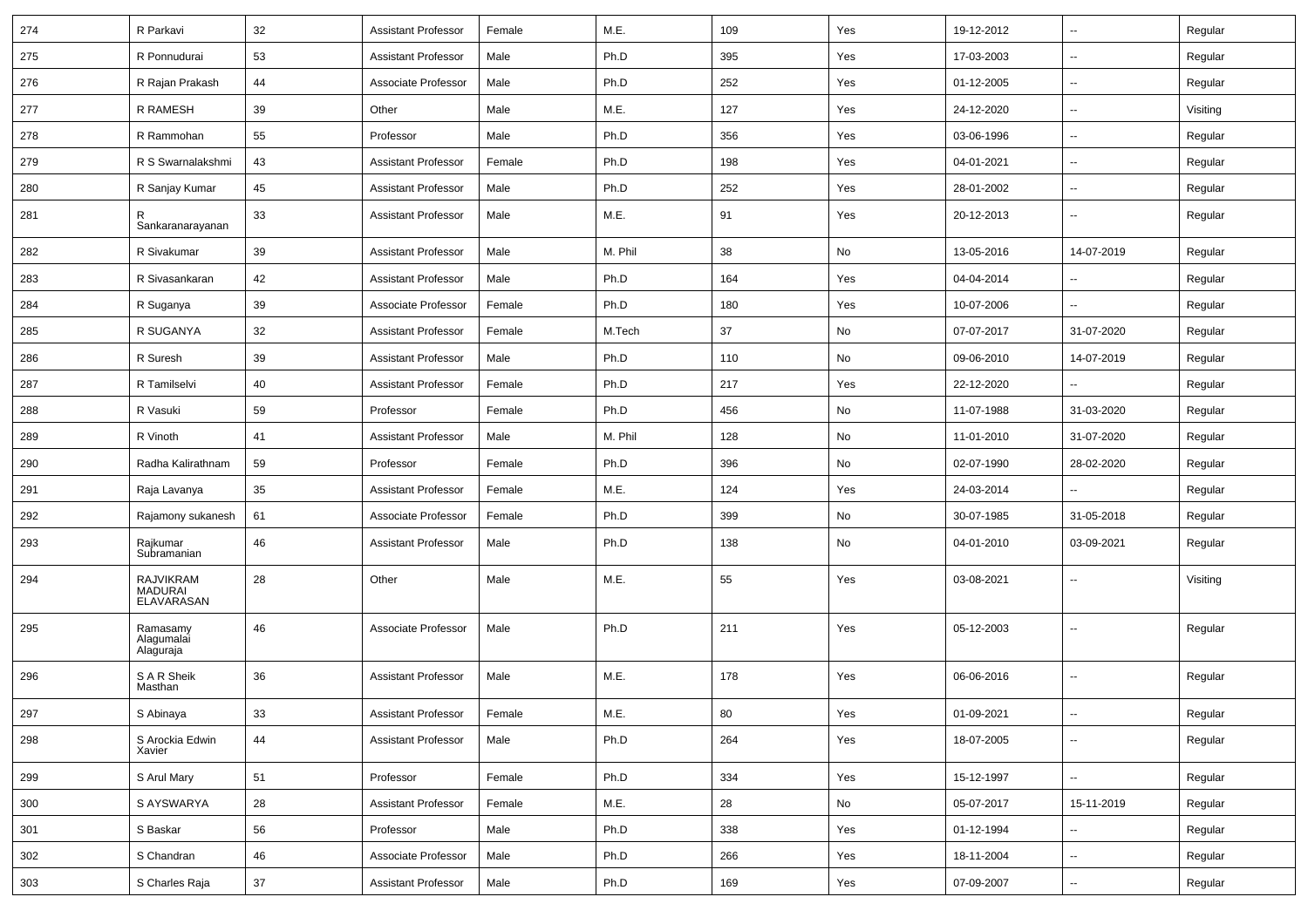| 304 | S Dhanasekaran        | 62 | Associate Professor        | Male   | Ph.D   | 339 | No  | 02-07-1990 | 31-05-2018               | Regular  |
|-----|-----------------------|----|----------------------------|--------|--------|-----|-----|------------|--------------------------|----------|
| 305 | S Geetha              | 42 | <b>Assistant Professor</b> | Female | Ph.D   | 120 | No  | 15-07-2004 | 09-06-2014               | Regular  |
| 306 | S Gilbert Nancy       | 39 | <b>Assistant Professor</b> | Female | M.E.   | 64  | No  | 03-11-2008 | 06-02-2014               | Regular  |
| 307 | S Jeva Bharathi       | 55 | Professor                  | Female | Ph.D   | 358 | Yes | 03-09-1998 |                          | Regular  |
| 308 | S Julius Fusic        | 33 | <b>Assistant Professor</b> | Male   | M.E.   | 107 | Yes | 11-08-2014 | -−                       | Regular  |
| 309 | S Kaliappan           | 63 | Professor                  | Male   | Ph.D   | 18  | No  | 11-11-2013 | 01-06-2015               | Regular  |
| 310 | S Kannan              | 54 | <b>Assistant Professor</b> | Male   | M.E.   | 389 | Yes | 14-06-2012 | н.                       | Regular  |
| 311 | S Karthick            | 37 | <b>Assistant Professor</b> | Male   | Ph.D   | 118 | No  | 02-09-2011 | 25-06-2018               | Regular  |
| 312 | S Karthiga            | 33 | <b>Assistant Professor</b> | Female | M.E.   | 120 | Yes | 14-06-2012 | $\overline{\phantom{a}}$ | Regular  |
| 313 | S Karthikeyan         | 45 | Professor                  | Male   | Ph.D   | 254 | Yes | 29-11-2002 | --                       | Regular  |
| 314 | S Latha               | 56 | Professor                  | Female | Ph.D   | 297 | Yes | 01-10-1997 | $\overline{\phantom{a}}$ | Regular  |
| 315 | S M P Siddharth       | 32 | <b>Assistant Professor</b> | Male   | Ph.D   | 16  | Yes | 06-01-2021 | Ξ.                       | Regular  |
| 316 | S MANIKANDAN          | 32 | <b>Assistant Professor</b> | Male   | M.E.   | 53  | Yes | 22-03-2017 | Ξ.                       | Regular  |
| 317 | S Mercy Shalinie      | 52 | Professor                  | Female | Ph.D   | 341 | Yes | 10-02-1999 | -−                       | Regular  |
| 318 | S Muralidharan        | 56 | Professor                  | Male   | Ph.D   | 422 | Yes | 15-07-1987 | $\overline{\phantom{a}}$ | Regular  |
| 319 | S Muthuramalingam     | 46 | Associate Professor        | Male   | Ph.D   | 257 | Yes | 27-11-2003 | $\overline{\phantom{a}}$ | Regular  |
| 320 | S P Suriya Prabha     | 37 | <b>Assistant Professor</b> | Female | Ph.D   | 99  | Yes | 01-08-2014 | $\overline{\phantom{a}}$ | Regular  |
| 321 | S Padmavathi          | 44 | Professor                  | Female | Ph.D   | 247 | Yes | 13-12-2002 | Ξ.                       | Regular  |
| 322 | S Palanivel           | 53 | Associate Professor        | Male   | Ph.D   | 291 | No  | 24-11-1997 | 03-04-2019               | Regular  |
| 323 | S PARASURAMAN         | 59 | Other                      | Male   | Ph.D   | 120 | Yes | 24-12-2020 | --                       | Visiting |
| 324 | S Prasanna            | 42 | <b>Assistant Professor</b> | Male   | Ph.D   | 217 | Yes | 12-07-2004 | Ξ.                       | Regular  |
| 325 | S Pudumalar           | 38 | <b>Assistant Professor</b> | Female | M.E.   | 180 | Yes | 24-03-2014 | --                       | Regular  |
| 326 | S Rajaram             | 57 | Professor                  | Male   | Ph.D   | 275 | Yes | 01-08-1998 | --                       | Regular  |
| 327 | S Rajathi             | 59 | Professor                  | Female | Ph.D   | 372 | No  | 01-07-1990 | 30-04-2020               | Regular  |
| 328 | S RAJKUMAR            | 40 | <b>Assistant Professor</b> | Male   | M.E.   | 88  | Yes | 05-07-2017 | $\overline{\phantom{a}}$ | Regular  |
| 329 | S RAMA<br>SUBRAMANIAN | 54 | Other                      | Male   | Ph.D   | 300 | Yes | 24-12-2020 | --                       | Visiting |
| 330 | S Saravanaperumal     | 41 | <b>Assistant Professor</b> | Male   | Ph.D   | 216 | Yes | 02-07-2003 | $\sim$                   | Regular  |
| 331 | S Selvakumar          | 50 | <b>Assistant Professor</b> | Male   | Ph.D   | 128 | No  | 10-07-2002 | 21-01-2013               | Regular  |
| 332 | S Siva Priya          | 29 | <b>Assistant Professor</b> | Female | M.E.   | 45  | No  | 01-06-2015 | 15-02-2019               | Regular  |
| 333 | S Sivakumar           | 53 | Associate Professor        | Male   | M.E.   | 373 | Yes | 13-06-1990 |                          | Regular  |
| 334 | S SIVASANGARI         | 27 | <b>Assistant Professor</b> | Female | M.Tech | 58  | No  | 09-01-2017 | 01-11-2021               | Regular  |
| 335 | S Sridevi             | 38 | Associate Professor        | Female | Ph.D   | 180 | Yes | 06-07-2006 | Ξ.                       | Regular  |
| 336 | S Subramanian         | 30 | <b>Assistant Professor</b> | Male   | M.E.   | 13  | No  | 02-06-2014 | 20-07-2015               | Regular  |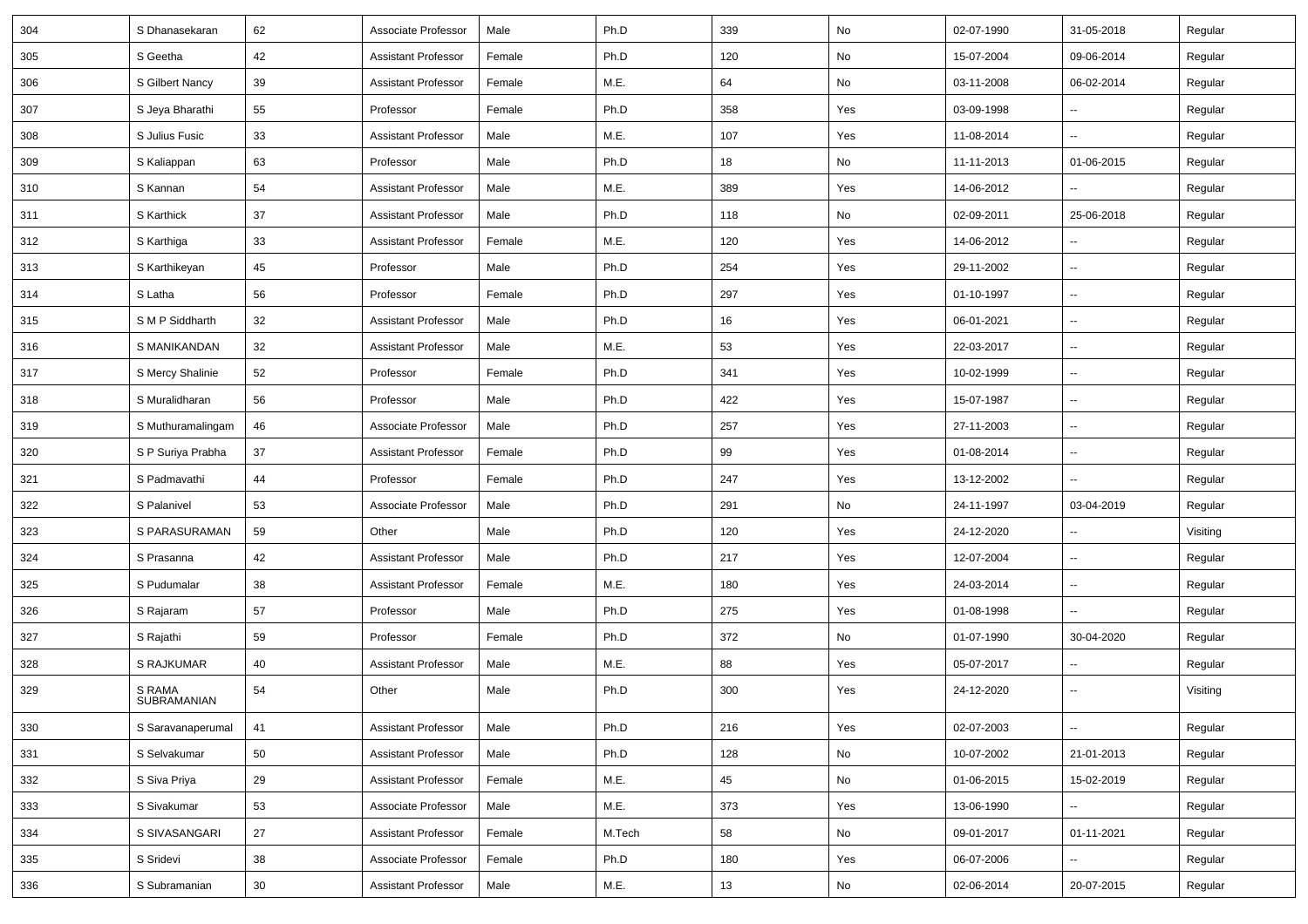| 337 | S Sudha                                  | 53 | <b>Assistant Professor</b> | Female | Ph.D       | 182 | No            | 06-07-2004 | 14-07-2019               | Regular  |
|-----|------------------------------------------|----|----------------------------|--------|------------|-----|---------------|------------|--------------------------|----------|
| 338 | S Sujitha                                | 33 | <b>Assistant Professor</b> | Female | M.E.       | 122 | No            | 24-12-2012 | 30-04-2020               | Regular  |
| 339 | S SUNDARAVELU                            | 38 | Other                      | Male   | <b>BBA</b> | 125 | Yes           | 03-08-2021 |                          | Visiting |
| 340 | <b>S SURENDHAR</b>                       | 28 | <b>Assistant Professor</b> | Male   | M.E.       | 37  | No            | 05-07-2017 | 17-12-2019               | Regular  |
| 341 | S Thiruchadai<br>Pandeeswari             | 34 | <b>Assistant Professor</b> | Female | M.E.       | 113 | Yes           | 02-02-2014 |                          | Regular  |
| 342 | S Vijayarajan                            | 38 | <b>Assistant Professor</b> | Male   | M.E.       | 80  | No            | 11-09-2007 | 17-04-2014               | Regular  |
| 343 | Sadhasivam<br>Parthasarathi              | 32 | <b>Assistant Professor</b> | Male   | M.E.       | 127 | Yes           | 23-12-2014 |                          | Regular  |
| 344 | Seenivasan Raju                          | 60 | Professor                  | Female | Ph.D       | 423 | No            | 31-08-1984 | 31-05-2019               | Regular  |
| 345 | Sindha Mohamed<br>Mansoor Roomi          | 52 | Professor                  | Male   | Ph.D       | 275 | Yes           | 06-08-2002 | $\overline{\phantom{a}}$ | Regular  |
| 346 | Sivailanago Sivaraj                      | 43 | <b>Assistant Professor</b> | Male   | Ph.D       | 125 | Yes           | 05-04-2012 | Ξ.                       | Regular  |
| 347 | Sivaraj Ponmalar                         | 45 | <b>Assistant Professor</b> | Female | Ph.D       | 219 | No            | 15-07-2005 | 31-07-2020               | Regular  |
| 348 | Sivasubramanian<br>Rajaram               | 48 | Professor                  | Male   | Ph.D       | 275 | Yes           | 01-08-1998 | $\overline{\phantom{a}}$ | Regular  |
| 349 | Sundarajan<br>Jayaraman<br>Thiruvengadam | 51 | Professor                  | Male   | Ph.D       | 331 | Yes           | 10-06-1996 | --                       | Regular  |
| 350 | Sundarajan<br>Kanthamani                 | 48 | Associate Professor        | Female | Ph.D       | 319 | Yes           | 12-10-2000 | $\overline{\phantom{a}}$ | Regular  |
| 351 | T Baskaran                               | 51 | Professor                  | Male   | Ph.D       | 305 | Yes           | 19-08-1998 | $\overline{\phantom{a}}$ | Regular  |
| 352 | T Gayathri<br>Mathanmbigai               | 31 | <b>Assistant Professor</b> | Female | M.E.       | 17  | No            | 14-06-2012 | 29-11-2013               | Regular  |
| 353 | T Karthigaipriya                         | 30 | <b>Assistant Professor</b> | Female | M.E.       | 73  | Yes           | 06-06-2016 | --                       | Regular  |
| 354 | T Lakshmi                                | 43 | <b>Assistant Professor</b> | Female | Ph.D       | 144 | No            | 11-09-2008 | 31-07-2020               | Regular  |
| 355 | T Manichandran                           | 33 | <b>Assistant Professor</b> | Male   | Ph.D       | 103 | Yes           | 19-12-2012 |                          | Regular  |
| 356 | T Manikandan                             | 43 | <b>Assistant Professor</b> | Male   | Ph.D       | 195 | No            | 15-07-2005 | 31-07-2020               | Regular  |
| 357 | T Manju                                  | 32 | <b>Assistant Professor</b> | Female | M.E.       | 92  | No            | 24-12-2012 | 31-07-2020               | Regular  |
| 358 | T N SHANMUGAM                            | 66 | Other                      | Male   | Ph.D       | 300 | Yes           | 24-12-2020 | $\sim$                   | Visiting |
| 359 | T Prakash                                | 33 | <b>Assistant Professor</b> | Male   | M.E.       | 101 | Yes           | 28-07-2014 |                          | Regular  |
| 360 | T Prathiba                               | 41 | <b>Assistant Professor</b> | Female | M.E.       | 73  | $\mathsf{No}$ | 21-06-2006 | 11-07-2012               | Regular  |
| 361 | T Sadasivan                              | 63 | Associate Professor        | Male   | Ph.D       | 400 | No            | 01-07-1983 | 31-05-2016               | Regular  |
| 362 | T Sornakumar                             | 60 | Professor                  | Male   | Ph.D       | 347 | No            | 12-10-1994 | 31-05-2019               | Regular  |
| 363 | T Subhulakshmi                           | 43 | <b>Assistant Professor</b> | Female | M.E.       | 134 | $\mathsf{No}$ | 27-09-2001 | 20-10-2012               | Regular  |
| 364 | T Velrajan                               | 57 | Professor                  | Male   | Ph.D       | 408 | Yes           | 02-12-1994 | $\sim$                   | Regular  |
| 365 | T Vivek                                  | 42 | <b>Assistant Professor</b> | Male   | M.E.       | 173 | No            | 27-11-2003 | 26-02-2018               | Regular  |
| 366 | Thangavelu Aruna                         | 52 | <b>Assistant Professor</b> | Female | Ph.D       | 254 | $\mathsf{No}$ | 01-01-2001 | 14-07-2019               | Regular  |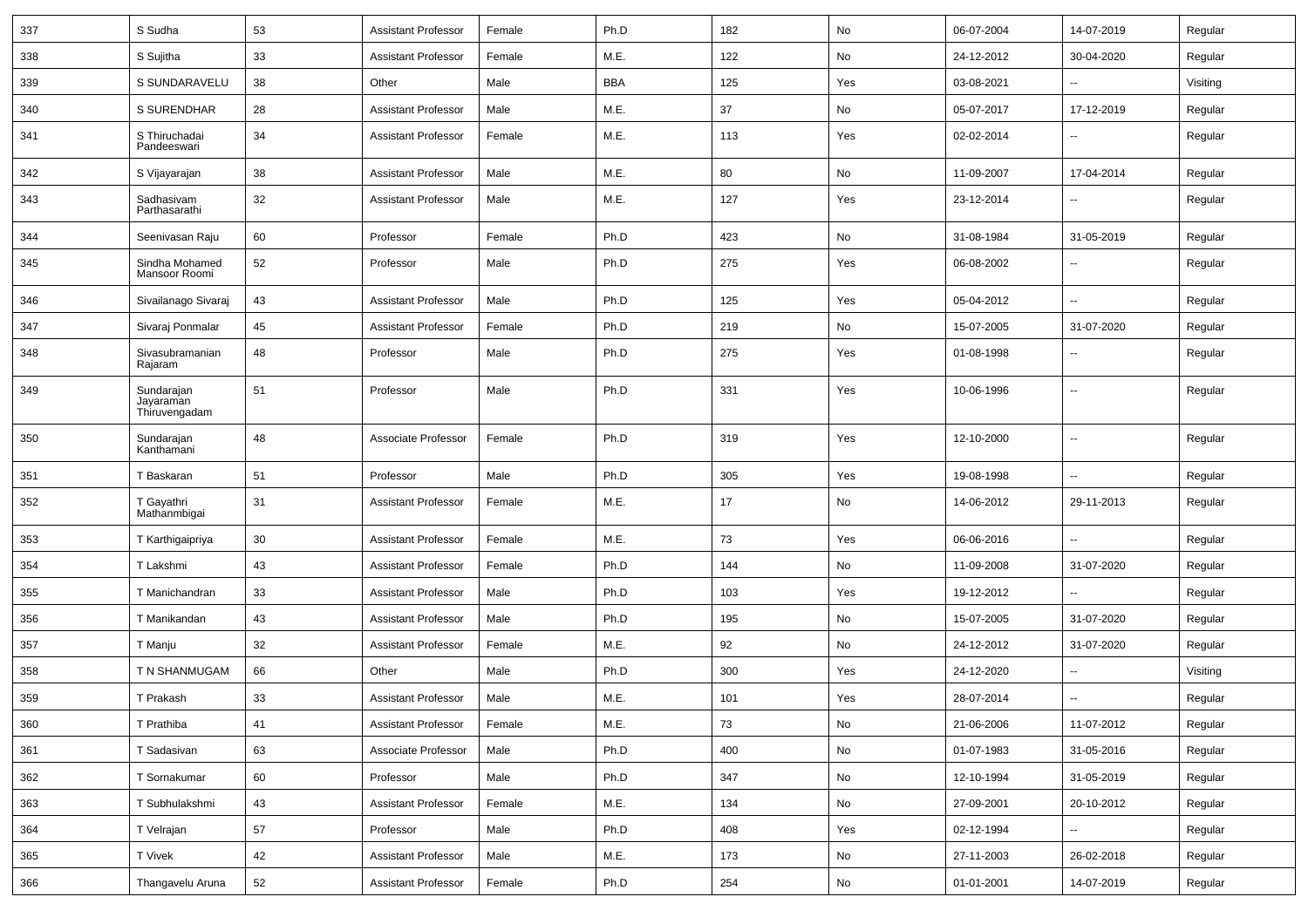| 367 | U Natarajan                                   | 66 | <b>Assistant Professor</b>                          | Male   | M.E.    | 134 | No  | 03-01-2003 | 31-01-2014               | Regular |
|-----|-----------------------------------------------|----|-----------------------------------------------------|--------|---------|-----|-----|------------|--------------------------|---------|
| 368 | V Balasubramani                               | 46 | <b>Assistant Professor</b>                          | Male   | Ph.D    | 279 | Yes | 07-11-2001 | --                       | Regular |
| 369 | V Dhanalakshmi                                | 61 | Associate Professor                                 | Female | Ph.D    | 375 | No  | 20-07-1987 | 31-05-2018               | Regular |
| 370 | V Gayathri                                    | 57 | Associate Professor                                 | Female | Ph.D    | 297 | Yes | 25-10-2000 |                          | Regular |
| 371 | V Gnanaraj                                    | 56 | Professor                                           | Male   | Ph.D    | 426 | Yes | 01-12-1989 | --                       | Regular |
| 372 | V Janakiraman                                 | 31 | <b>Assistant Professor</b>                          | Male   | M.E.    | 83  | Yes | 09-08-2021 | Ш,                       | Regular |
| 373 | V Mahesh                                      | 39 | <b>Assistant Professor</b>                          | Male   | Ph.D    | 144 | No  | 10-09-2007 | 14-07-2019               | Regular |
| 374 | V Mohan                                       | 68 | Professor                                           | Male   | Ph.D    | 495 | No  | 31-07-1978 | 31-03-2019               | Regular |
| 375 | V Muruganandam                                | 64 | Associate Professor                                 | Male   | M.E.    | 402 | No  | 26-12-1981 | 31-01-2015               | Regular |
| 376 | V Prakash                                     | 48 | Associate Professor                                 | Male   | Ph.D    | 256 | No  | 13-03-2002 | 24-12-2021               | Regular |
| 377 | V Ramanathan                                  | 62 | Associate Professor                                 | Male   | Ph.D    | 413 | No  | 29-06-1983 | 31-05-2017               | Regular |
| 378 | V Ravisankar                                  | 51 | <b>Assistant Professor</b>                          | Male   | Ph.D    | 139 | Yes | 29-12-2009 | Ш,                       | Regular |
| 379 | V Saravanan                                   | 52 | Professor                                           | Male   | Ph.D    | 338 | Yes | 11-06-1997 | $\overline{\phantom{a}}$ | Regular |
| 380 | V Seetharaman                                 | 36 | <b>Assistant Professor</b>                          | Male   | Ph.D    | 80  | No  | 17-12-2012 | 14-07-2019               | Regular |
| 381 | V Shivasankar                                 | 46 | <b>Assistant Professor</b>                          | Male   | Ph.D    | 84  | No  | 18-06-2007 | 05-06-2014               | Regular |
| 382 | V Suresh Kumar                                | 48 | Professor                                           | Male   | Ph.D    | 305 | Yes | 02-06-1997 | --                       | Regular |
| 383 | V Veera Ganesh                                | 49 | <b>Assistant Professor</b>                          | Male   | M.Tech  | 259 | Yes | 06-12-1999 |                          | Regular |
| 384 | V Vignaraj Ananth                             | 31 | <b>Assistant Professor</b>                          | Male   | Ph.D    | 95  | No  | 23-12-2013 | 09-04-2021               | Regular |
| 385 | Varadhan<br>Abhaikumar                        | 64 | Dean / Principal /<br>Director / Vice<br>Chancellor | Male   | Ph.D    | 439 | Yes | 10-12-1984 | $\overline{a}$           | Regular |
| 386 | Vasudevan<br>Rajagopalan                      | 76 | Professor                                           | Male   | Ph.D    | 600 | Yes | 01-12-1975 | $\overline{\phantom{a}}$ | Regular |
| 387 | Velkannan<br>Veerapandian                     | 38 | <b>Assistant Professor</b>                          | Male   | Ph.D    | 120 | Yes | 08-03-2012 | $\overline{\phantom{a}}$ | Regular |
| 388 | Veppadapu raman<br>Venkatasubramani           | 48 | <b>Assistant Professor</b>                          | Male   | Ph.D    | 298 | Yes | 03-06-2008 | Ш,                       | Regular |
| 389 | Vijayalakshmi<br>Natarajan Senthil<br>Kumaran | 42 | <b>Assistant Professor</b>                          | Male   | Ph.D    | 159 | No  | 18-06-2007 | 31-07-2020               | Regular |
| 390 | Vivekanandan<br>Vinoth Thyagarajan            | 46 | Assistant Professor                                 | Male   | Ph.D    | 192 | Yes | 13-07-2005 |                          | Regular |
| 391 | S Parthasarathy                               | 42 | Professor                                           | Male   | Ph.D    | 204 | Yes | 03-07-2003 | $\sim$                   | Regular |
| 392 | T Chandrakumar                                | 36 | <b>Assistant Professor</b>                          | Male   | Ph.D    | 125 | Yes | 01-08-2011 | $\sim$                   | Regular |
| 393 | D Anitha                                      | 41 | <b>Assistant Professor</b>                          | Female | Ph.D    | 120 | Yes | 14-06-2012 | $\sim$                   | Regular |
| 394 | R Saraswathi Meena                            | 28 | <b>Assistant Professor</b>                          | Female | M.E.    | 12  | Yes | 03-06-2019 | $\overline{\phantom{a}}$ | Regular |
| 395 | <b>B Surya Devi</b>                           | 36 | <b>Assistant Professor</b>                          | Female | M. Phil | 132 | Yes | 03-06-2019 | $\overline{\phantom{a}}$ | Regular |
| 396 | <b>B Ram Prakash</b>                          | 28 | <b>Assistant Professor</b>                          | Male   | M.E.    | 48  | Yes | 03-06-2019 | ₩,                       | Regular |